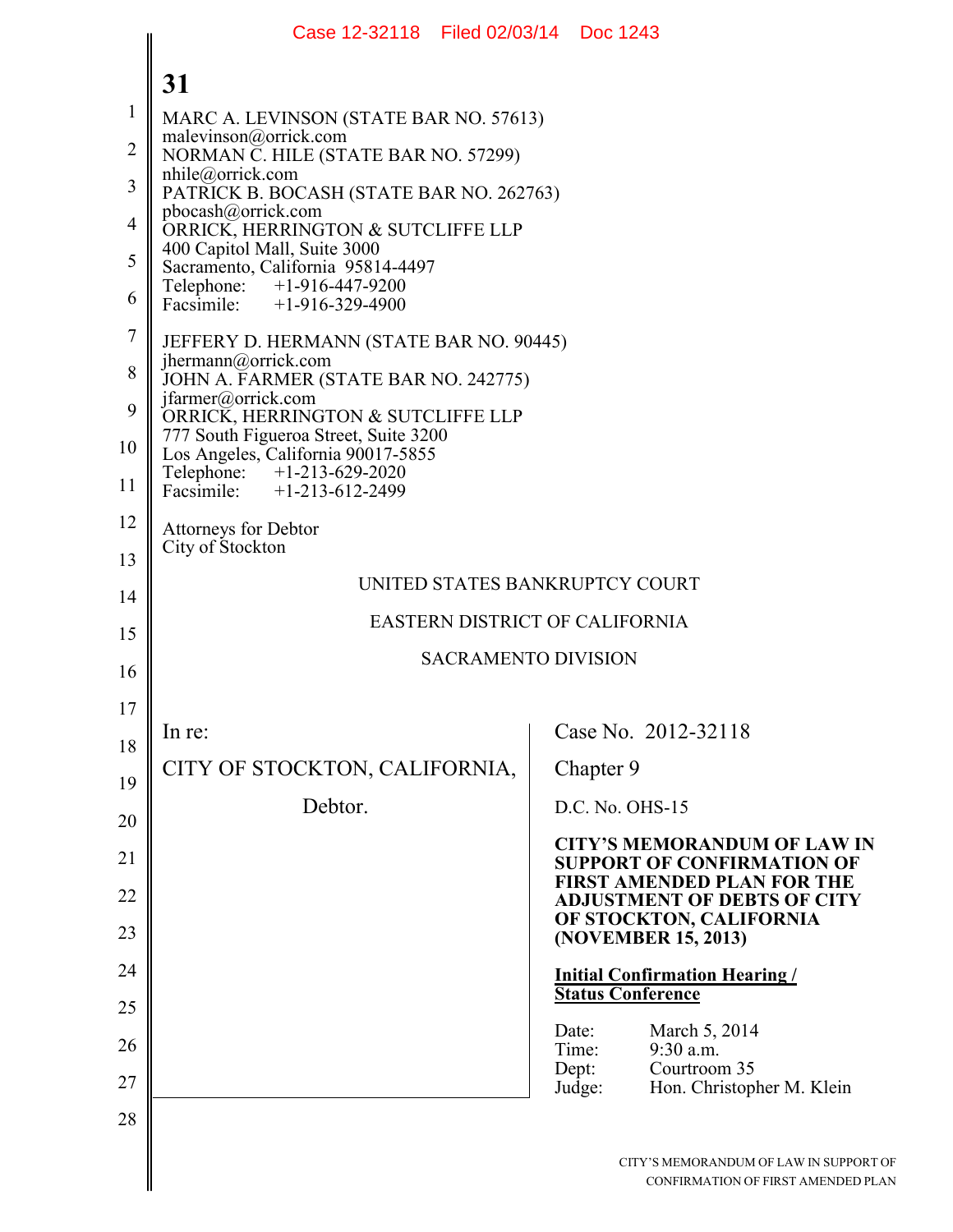|                |           |         |                |       | Case 12-32118 Filed 02/03/14 Doc 1243                                                                                                |      |
|----------------|-----------|---------|----------------|-------|--------------------------------------------------------------------------------------------------------------------------------------|------|
|                |           |         |                |       | <b>TABLE OF CONTENTS</b>                                                                                                             | Page |
| 1              | I.        |         |                |       |                                                                                                                                      |      |
| $\overline{2}$ | $\prod$ . |         |                |       |                                                                                                                                      |      |
| 3              | III.      |         |                |       |                                                                                                                                      |      |
|                | IV.       |         |                |       |                                                                                                                                      |      |
| $\overline{4}$ |           | A.      |                |       | The Plan Complies with the Provisions of Title 11 Made Applicable in                                                                 |      |
| 5              |           | $1_{-}$ |                |       |                                                                                                                                      |      |
| 6              |           |         | a.             |       |                                                                                                                                      |      |
| 7              |           |         | $\mathbf{b}$ . |       |                                                                                                                                      |      |
| 8              |           |         | $\mathbf{c}$ . |       |                                                                                                                                      |      |
| 9              |           | 2.      |                |       | Section 1123: The Plan Contains All Mandatory Provisions and                                                                         |      |
| 10             |           |         | a.             |       |                                                                                                                                      |      |
| 11             |           |         |                | (i)   | Section 1123(a)(1): The Plan Designates Classes of                                                                                   |      |
| 12             |           |         |                | (ii)  | Section $1123(a)(2)$ : The Plan Lists All Unimpaired                                                                                 |      |
| 13             |           |         |                | (iii) | Section 1123(a)(3): The Plan Describes the                                                                                           |      |
| 14<br>15       |           |         |                | (iv)  | Section $1123(a)(4)$ : The Plan Provides the Same<br>Treatment for Each Claim or Interest within a Class 10                          |      |
| 16             |           |         |                | (v)   | Section $1123(a)(5)$ : The Plan Includes Adequate                                                                                    |      |
| 17             |           |         | $\mathbf b$ .  |       |                                                                                                                                      |      |
| 18             |           |         |                | (i)   | Section 1123(b)(1): Impairment/Nonimpairment  11                                                                                     |      |
| 19             |           |         |                | (ii)  | Section 1123(b)(2): Assumption/Rejection of<br>Executory Contracts and Unimpaired Leases  11                                         |      |
| 20             |           |         |                | (iii) | Section 1123(b)(3): Claims Belonging to Debtor  12                                                                                   |      |
| 21             |           | 3.      |                |       | Section $1129(a)(2)$ : The City Has Complied with the Applicable                                                                     |      |
| 22             |           | 4.      |                |       | Section $1129(a)(3)$ : The City Has Proposed the Plan in Good Faith                                                                  |      |
| 23             |           | 5.      |                |       | Section 1129(a)(6): The City Is Not Subject to the Jurisdiction of<br>Any Governmental Regulatory Commission Regarding Its Rates  15 |      |
| 24             |           | 6.      |                |       | Section $1129(a)(8)$ : The Plan Has Been Accepted by All Classes                                                                     |      |
| 25<br>26       |           | 7.      |                |       | Section 1129(a)(10): The Plan Has Been Accepted by an Impaired                                                                       |      |
| 27             |           |         |                |       |                                                                                                                                      |      |
| 28             |           |         |                |       | $-i-$<br>CITY'S MEMORANDUM OF LAW IN SUPPORT OF<br>CONFIRMATION OF FIRST AMENDED PLAN                                                |      |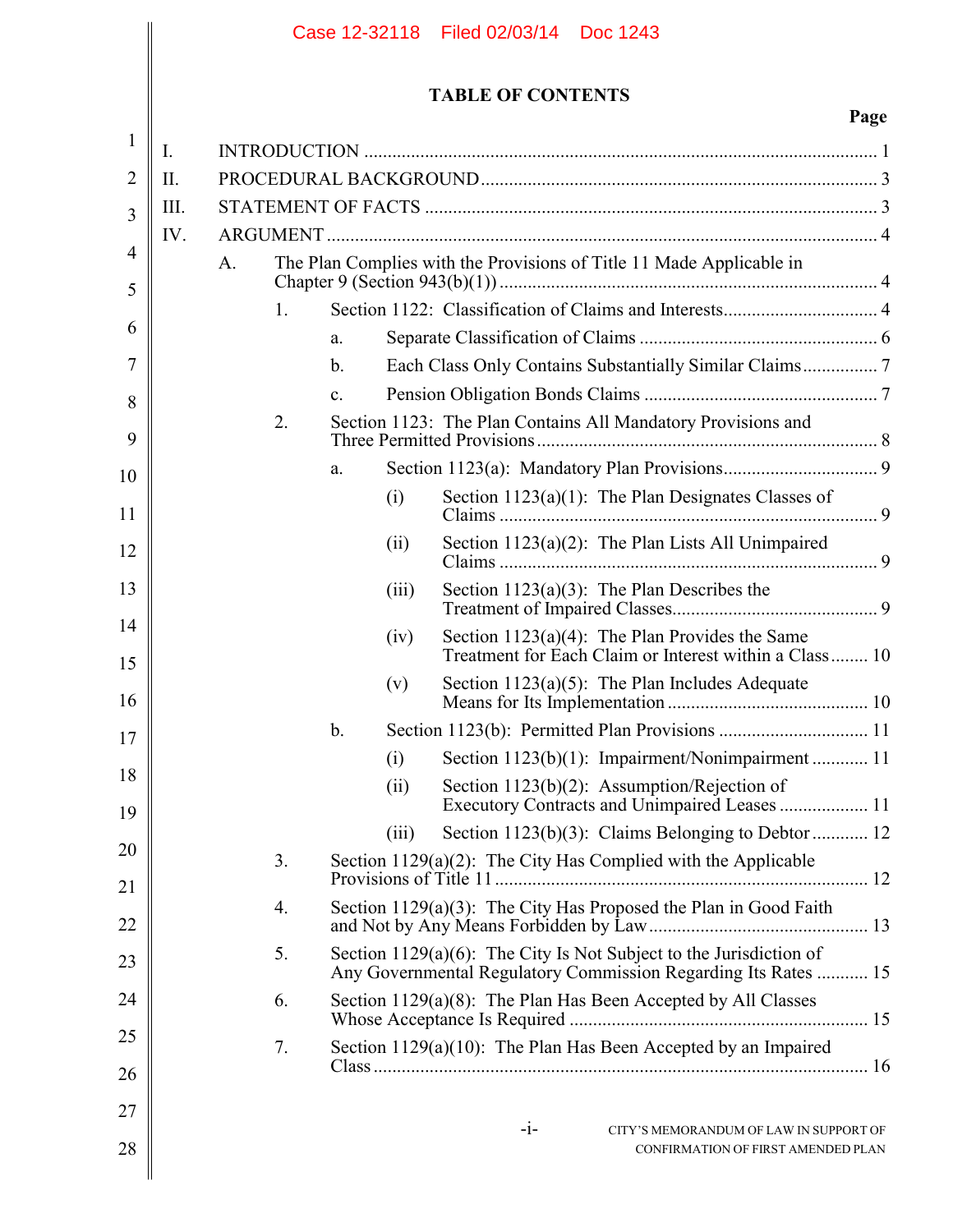|                |    |                 | Case 12-32118 Filed 02/03/14 Doc 1243                                                                                                    |  |
|----------------|----|-----------------|------------------------------------------------------------------------------------------------------------------------------------------|--|
|                |    |                 | <b>TABLE OF CONTENTS</b><br>Page                                                                                                         |  |
| 1              |    |                 | 8.<br>Section 1129(b): Confirmation of the Plan over the Non-                                                                            |  |
| $\overline{2}$ |    | <b>B</b> .      | The Plan Complies with the Provisions of Chapter 9 (Section $943(b)(2)$ )  18                                                            |  |
| 3<br>4         |    | $\mathcal{C}$ . | All Amounts to Be Paid by the City or by Any Person for Services or<br>Expenses in the Case Have Been Fully Disclosed and Are Reasonable |  |
| 5              |    | D.              | The City Is Not Prohibited by Law from Taking Any Action Necessary to                                                                    |  |
| 6<br>7         |    | E.              | The Plan Provides for Payment of Administrative Claims                                                                                   |  |
| 8              |    | F.              | The City Has Obtained Any Regulatory or Electoral Approval Necessary                                                                     |  |
| 9              |    | G.              | The Plan Is in the Best Interests of Creditors and Is Feasible (Section                                                                  |  |
| 10             |    |                 | 1.                                                                                                                                       |  |
| 11             |    |                 | 2.                                                                                                                                       |  |
| 12             | V. |                 |                                                                                                                                          |  |
| 13             |    |                 |                                                                                                                                          |  |
| 14             |    |                 |                                                                                                                                          |  |
| 15             |    |                 |                                                                                                                                          |  |
| 16             |    |                 |                                                                                                                                          |  |
| 17             |    |                 |                                                                                                                                          |  |
| 18             |    |                 |                                                                                                                                          |  |
| 19             |    |                 |                                                                                                                                          |  |
| 20             |    |                 |                                                                                                                                          |  |
| 21             |    |                 |                                                                                                                                          |  |
| 22             |    |                 |                                                                                                                                          |  |
| 23             |    |                 |                                                                                                                                          |  |
| 24             |    |                 |                                                                                                                                          |  |
| 25             |    |                 |                                                                                                                                          |  |
| 26             |    |                 |                                                                                                                                          |  |
| 27             |    |                 |                                                                                                                                          |  |
| 28             |    |                 | $-i$ i-<br>CITY'S MEMORANDUM OF LAW IN SUPPORT OF<br>CONFIRMATION OF FIRST AMENDED PLAN                                                  |  |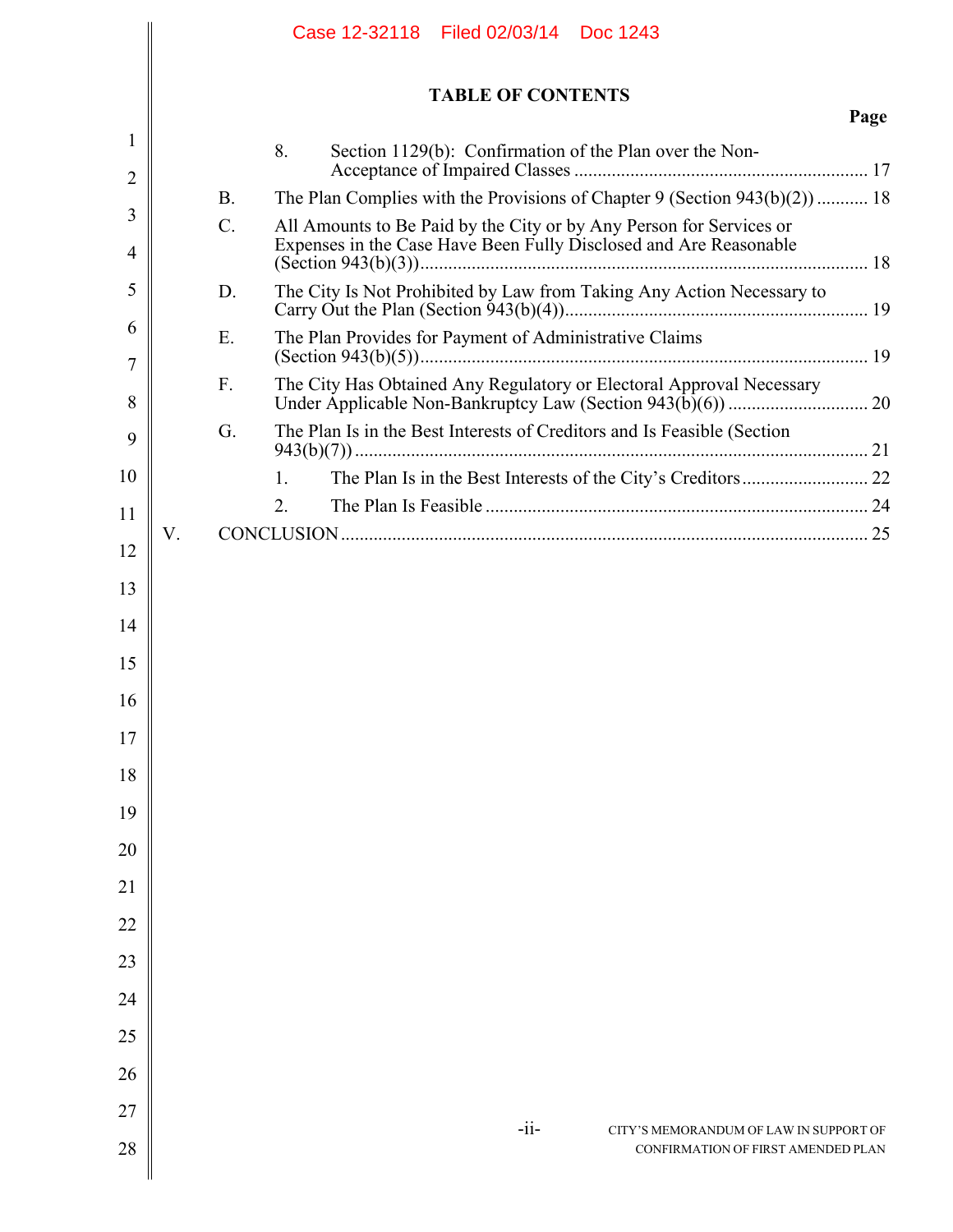|                | Case 12-32118 Filed 02/03/14 Doc 1243                                                            |
|----------------|--------------------------------------------------------------------------------------------------|
|                |                                                                                                  |
| 1              | <b>TABLE OF AUTHORITIES</b>                                                                      |
| $\overline{2}$ | Page(s)                                                                                          |
| 3              | Cases                                                                                            |
| $\overline{4}$ | Ass'n of Retired Employees of the City of Stockton v. City of Stockton (In re City of Stockton), |
| 5              |                                                                                                  |
| 6<br>7         | Barakat v. Life Ins. Co. of Va. (In re Barakat),                                                 |
| 8              | In re City of Colo. Springs Spring Creek Gen. Improv. Dist.,                                     |
| 9<br>10        | In re City of San Bernardino,                                                                    |
| 11<br>12       | In re City of Stockton,                                                                          |
| 13             | In re City of Vallejo,                                                                           |
| 14<br>15       | In re City of Vallejo,                                                                           |
| 16<br>17       | Class Five Nev. Claimants v. Dow Corning Corp. (In re Dow Corning Corp.),                        |
| 18             | In re Connector 2000 Ass'n, Inc.,                                                                |
| 19<br>20       | Diamond Z Trailer v. JZ L.L.C. (In re JZ L.L.C.),                                                |
| 21<br>22       | Duffy v. U.S. Trustee (In re Cal. Fid.),                                                         |
| 23             | Faitoute Iron & Steel Co. v. City of Asbury Park,                                                |
| 24             | Koelbl v. Glessing (In re Koelbl),                                                               |
| 25             |                                                                                                  |
| 26<br>27       | In re Loop 76, $LLC$ ,                                                                           |
| 28             | In re Mount Carbon Metro. Dist.,                                                                 |
|                | CITY'S MEMORANDUM OF LAW IN SUPPORT OF<br>$-iii-$<br>CONFIRMATION OF FIRST AMENDED PLAN          |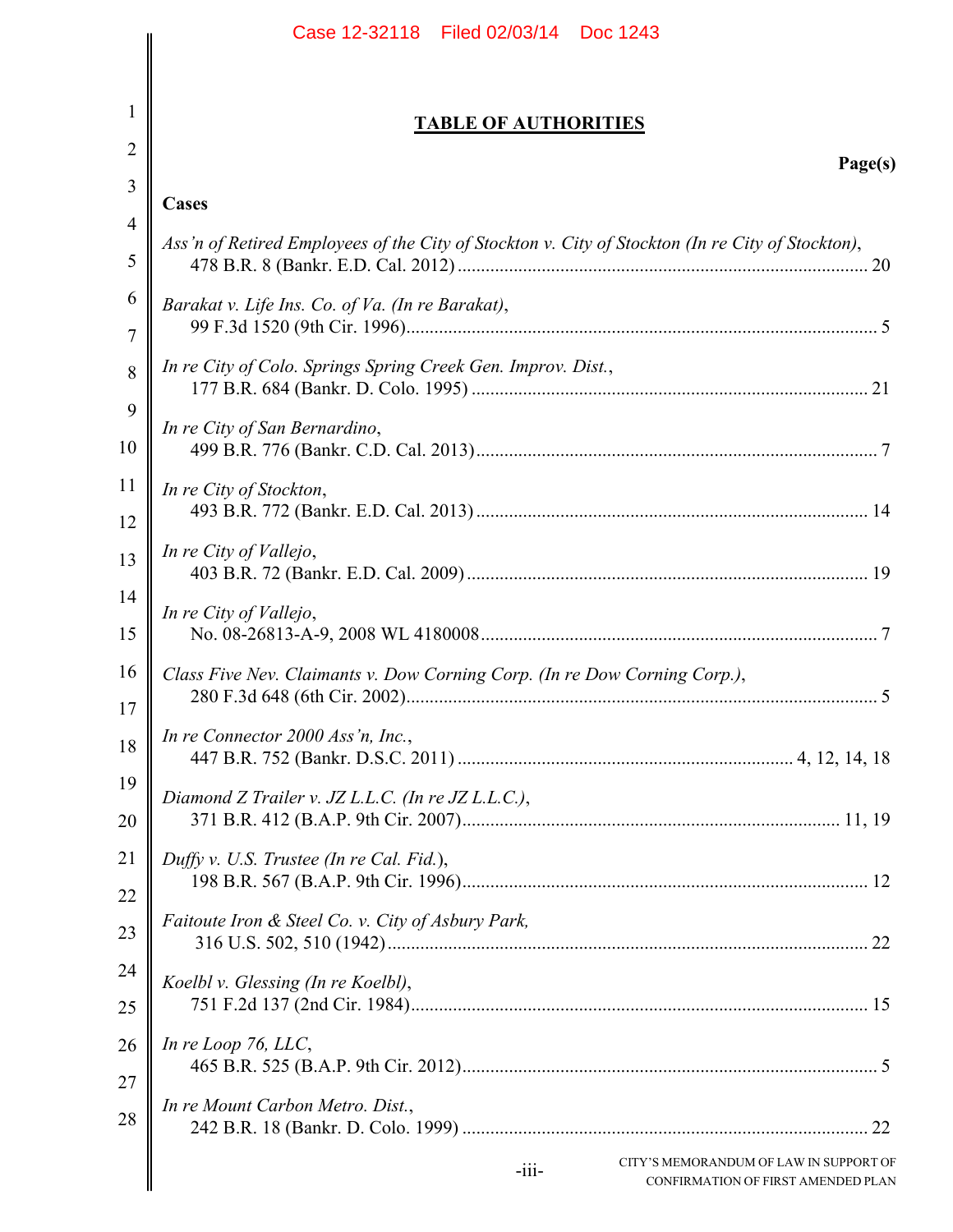|          | Case 12-32118 Filed 02/03/14 Doc 1243                                                          |
|----------|------------------------------------------------------------------------------------------------|
| 1        |                                                                                                |
| 2        | In re New York City Off-Track Betting Corp.,                                                   |
| 3        | Platinum Capital, Inc. v. Sylmar Plaza, L.P. (In re Sylmar Plaza, L.P.),                       |
| 4<br>5   | Rider v. City of San Diego,                                                                    |
| 6        | Sandra L. Stolrow, Inc. v. Stolrow's, Inc. (In re Stolrow's Inc.),                             |
| 7<br>8   | In re Sanitary & Improv. Dist. No. 7,                                                          |
| 9<br>10  | Steelcase Inc. v. Johnston (In re Johnston),                                                   |
| 11       | In re Texas Wyoming Drilling, Inc.,                                                            |
| 12<br>13 | In re Toy & Sports Warehouse, Inc.,                                                            |
| 14       | In re Valley Health Sys.,                                                                      |
| 15       |                                                                                                |
| 16<br>17 | In re Wabash Valley Power Ass'n,                                                               |
| 18       | <b>Statutes</b>                                                                                |
| 19       | 11 U.S.C.                                                                                      |
| 20       |                                                                                                |
| 21       |                                                                                                |
| 22       |                                                                                                |
| 23       |                                                                                                |
| 24       |                                                                                                |
| 25       |                                                                                                |
| 26       |                                                                                                |
| 27       |                                                                                                |
| 28       |                                                                                                |
|          | CITY'S MEMORANDUM OF LAW IN SUPPORT OF<br>$-iv -$<br><b>CONFIRMATION OF FIRST AMENDED PLAN</b> |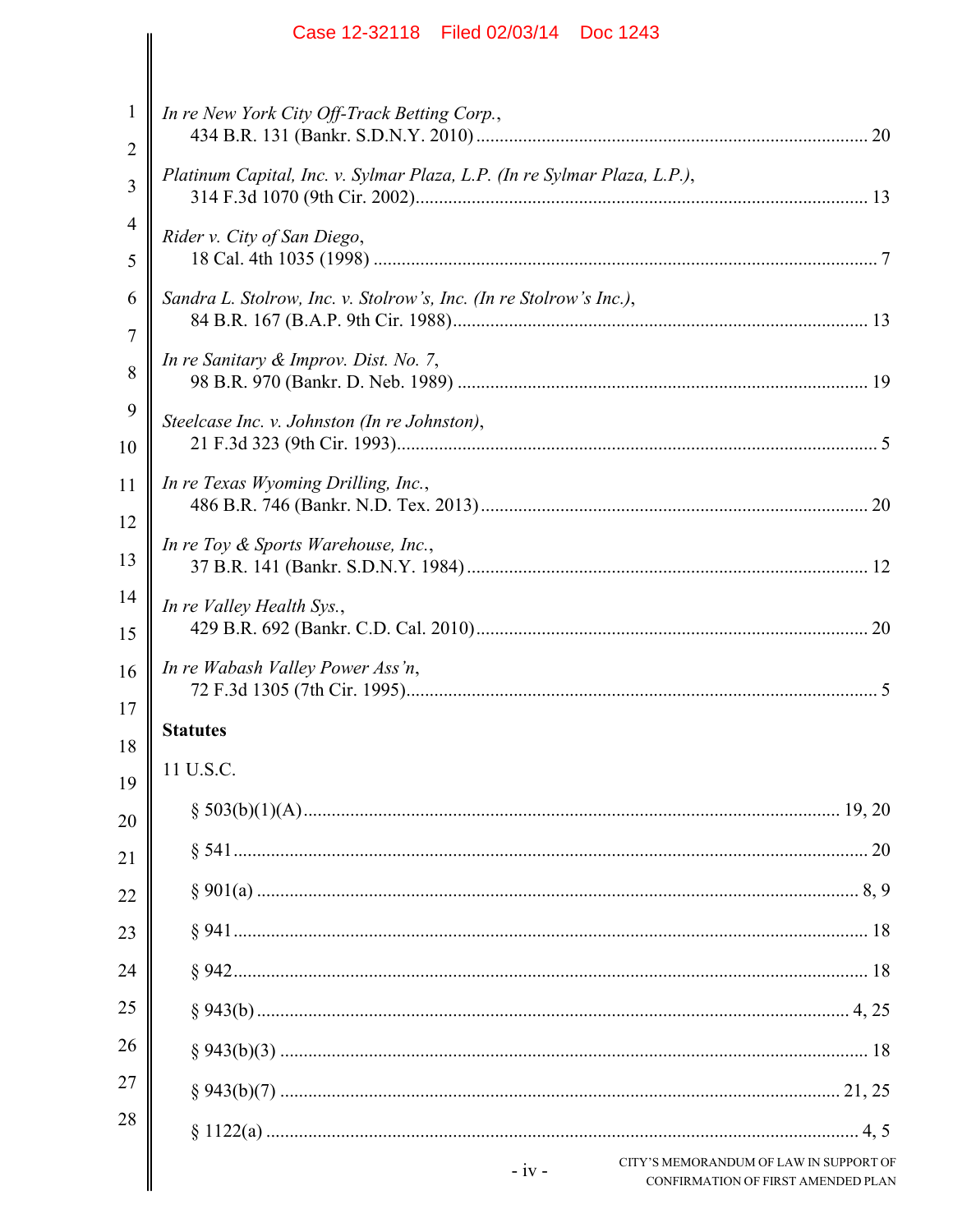| 1              |                          |                                                                              |
|----------------|--------------------------|------------------------------------------------------------------------------|
| $\overline{2}$ |                          |                                                                              |
| 3              |                          |                                                                              |
| 4              |                          |                                                                              |
| 5              |                          |                                                                              |
| 6              |                          |                                                                              |
| 7              |                          |                                                                              |
| 8              |                          |                                                                              |
| 9<br>10        |                          |                                                                              |
| 11             |                          |                                                                              |
| 12             | <b>Other Authorities</b> |                                                                              |
| 13             |                          |                                                                              |
| 14             | Collier on Bankruptcy    |                                                                              |
| 15             |                          |                                                                              |
| 16             |                          |                                                                              |
| 17             |                          |                                                                              |
| 18             |                          |                                                                              |
| 19             |                          |                                                                              |
| 20             |                          |                                                                              |
| 21             |                          |                                                                              |
| 22             |                          |                                                                              |
| 23             |                          |                                                                              |
| 24<br>25       |                          |                                                                              |
| 26             |                          |                                                                              |
| 27             |                          |                                                                              |
| 28             |                          |                                                                              |
|                | $-V -$                   | CITY'S MEMORANDUM OF LAW IN SUPPORT OF<br>CONFIRMATION OF FIRST AMENDED PLAN |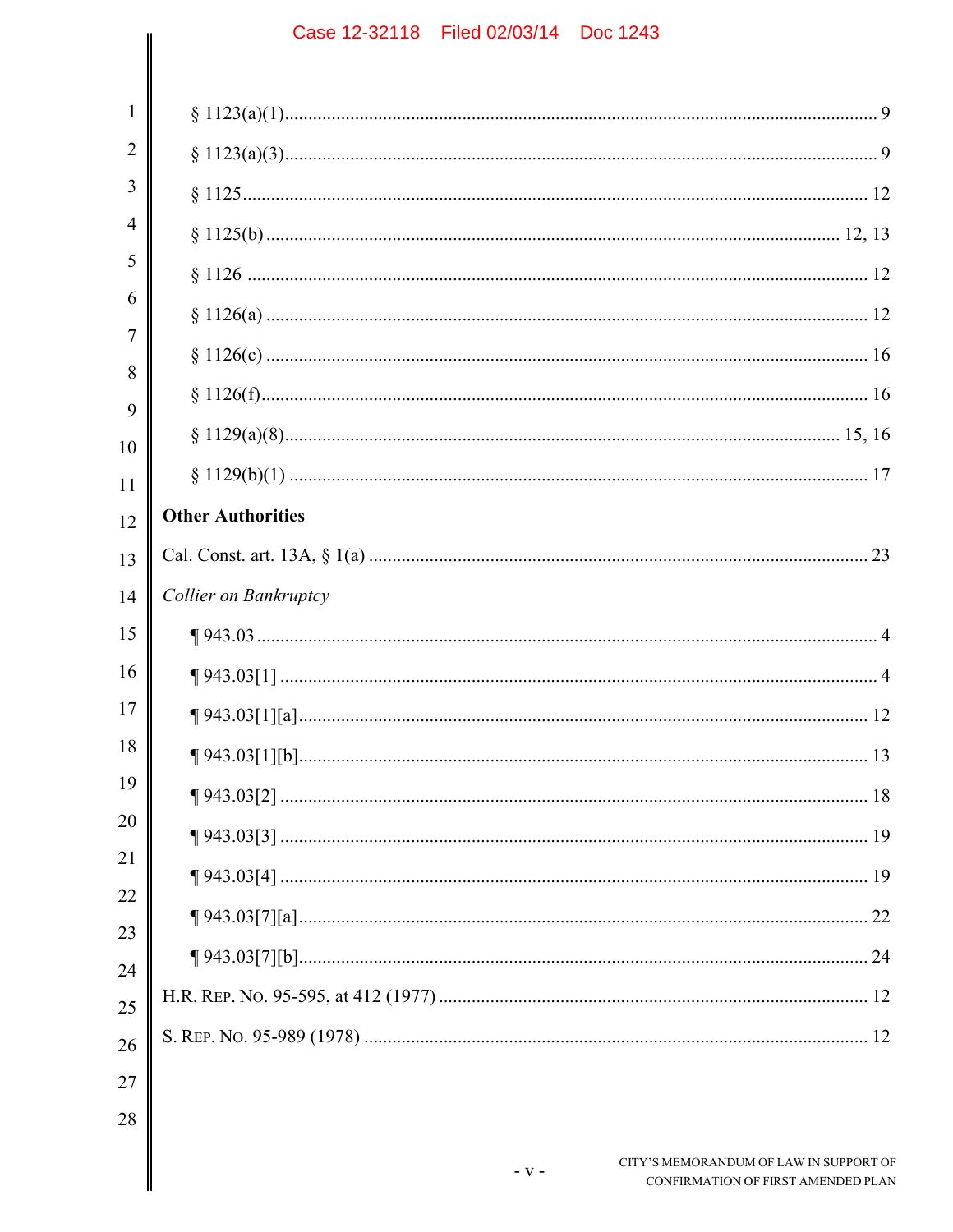1

## **I. INTRODUCTION**

2 3 4 5 6 7 8 9 10 11 12 13 14 15 16 17 18 19 20 21 22 23 24 25 26 On July 11, 2012, two weeks after the City of Stockton (the "**City**") filed its petition initiating this chapter 9 case, this Court appointed United States Bankruptcy Judge Elizabeth Perris to serve as a judicial mediator [Dkt. No. 384]. By the fall of that year, the City and the capital markets creditors were battling over the City's eligibility for chapter 9 relief. At a hearing conducted on October 30, 2012, concerning the use of evidence from the pre-bankruptcy AB 506 mediation conducted by former bankruptcy judge Ralph Mabey, the Court said the following: Again I come back to the proposition that my experience in Chapter 11 cases has been that the successful Chapter 11 cases are mostly negotiations in which most of the parties agree to something, and to the extent that we have to use the fear of the cram-down power, it really is to deal with a small group of hold-outs. When I translate the model to Chapter 9 and look at the attenuated powers of the bankruptcy court in a Chapter 9 case, that causes me to conclude that the Chapter 11 negotiation model applies to Chapter 9 on steroids. So that's exactly why I've been proceeding as I've been proceeding. Transcript of the hearing of October 30, 2012, at page 19, lines 7-18. As the Court is well aware, the eligibility battle became a war, replete with timeconsuming and costly discovery, culminating with a three-day evidentiary hearing in March of 2013. In the fall of 2012 and the winter of 2013, while the eligibility dispute was playing out, the City engaged in mediation with a number of creditors, including the capital markets creditors, and in settlement discussions with Ambac, a monoline insurer. The mediation discussions with the capital markets creditors intensified after the Court's April 1 oral ruling on eligibility. After months of intense negotiations orchestrated by Judge Perris, the City reached agreement on term sheets with NPFG<sup>1</sup> and Assured Guaranty, the two capital markets creditors who spearheaded the eligibility contest. Under the auspices of Judge Perris, the City also reached agreement with the SPOA, with the Retirees Committee, with Marina Towers, and with the Price Judgment Creditors. Despite the best efforts of Judge Perris, there is no agreement between the City and Franklin, which has filed and is prosecuting an adversary proceeding against the City [Adv. No. 13-

<sup>27</sup> 28  $\overline{a}$  $<sup>1</sup>$  Any capitalized term used but not defined herein shall have the meaning ascribed to it in the First Amended Plan for</sup> the Adjustment of Debts of City of Stockton, California (November 15, 2013) (the "**Plan**"). Dkt. No. 1204. Unless otherwise noted, all references to a "section" are to a section of title 11 of the United States Code (the "**Bankruptcy Code**").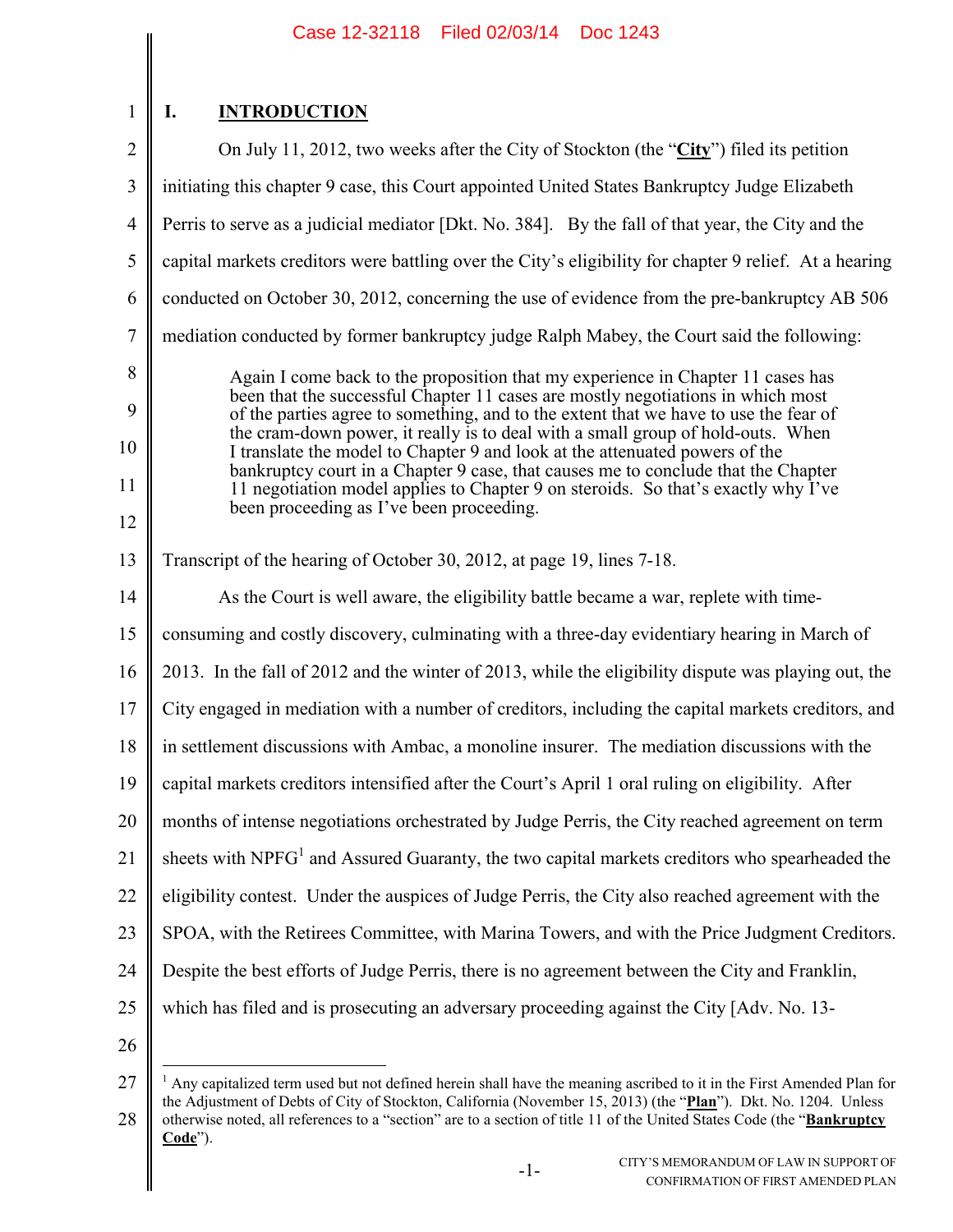1 2 3 4 5 6 7 8 02315-C] (the "**Adversary**"), which unsuccessfully objected to the City's proposed disclosure statement, and which long ago announced its intention to object to the City's plan of adjustment.<sup>2</sup> For the reasons explained in this memorandum (the "**Memorandum**"), the City submits that the Court should confirm the Plan. It should do so not because the Court's October 2012 vision of the case has proven true, although the fact that the City and its creditors have reached settlements is certainly relevant to some of the confirmation considerations. Rather, the Court should confirm the Plan because the City will demonstrate that it has satisfied each of the Bankruptcy Code's confirmation requirements.

9 10 11 12 13 14 The stakes for the City, its creditors, and its employees are high. Unlike a corporate chapter 11 debtor, a city in chapter 9 cannot be allowed to fail—the adverse consequences for all stakeholders are potentially catastrophic. That is why the City and its major creditors, along with their professional advisors, have devoted thousands of hours to negotiating a Plan that is in their best interests, that is feasible, and that treats all constituencies fairly while providing a viable, long-term framework for the operation of the City.

15 16 17 18 19 20 21 22 23 In addition, the passage of both Measure A and Measure B by the Stockton voters in November of 2013—approximately a month after the filing of the first version of the proposed plan and disclosure statement—demonstrates that the Plan enjoys the support of the City's leaders and a majority of its residents, who recognize that, despite the sacrifices they will be required to endure, the Plan is the foundation for a fiscally secure future. Indeed, the Plan has been carefully crafted to offer the greatest and earliest possible recoveries to the City's creditors while providing adequate police and fire protection to its residents and enabling the City to maintain streets and highways, to treat its employees and retirees fairly, and to create an environment in which its residents can prosper.

- 24 / / /
- 25 / / /

 $\overline{a}$ 

<sup>27</sup> 28  $2$  The City filed the Plan on November 15, 2013. Dkt. No. 1204. It filed the Modified Disclosure Statement with Respect to First Amended Plan for the Adjustment of Debts of City of Stockton, California (November 15, 2013) (the "**Disclosure Statement**") on November 21, 2013. Dkt. No. 1215. The Disclosure Statement was approved in an order filed on November 22, 2013. Dkt. No. 1220 (the "**Disclosure Statement Order**").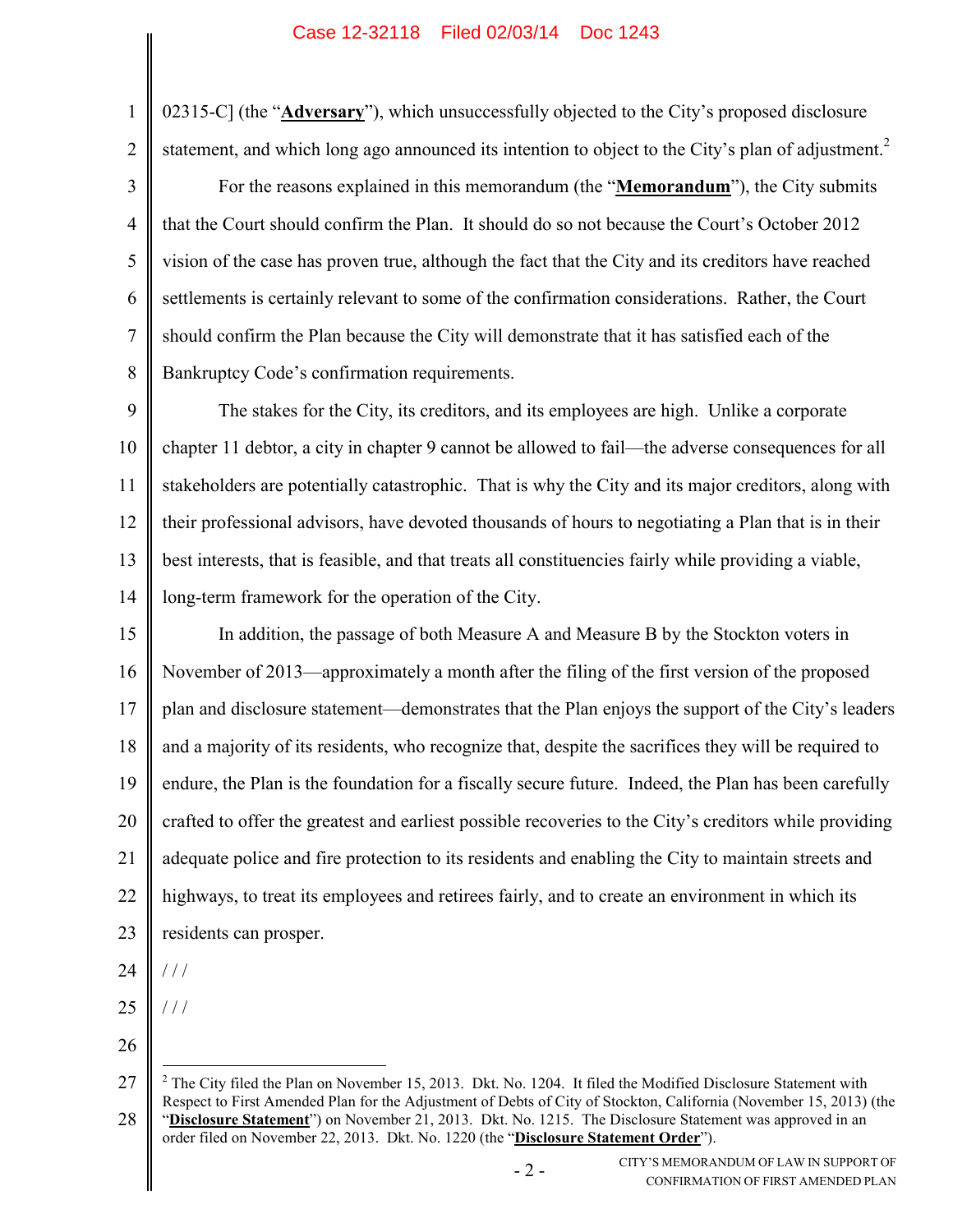### **II. PROCEDURAL BACKGROUND**

2 3 4 5 6 7 8 The Confirmation Hearing and the briefing schedule in connection therewith originally were set forth in the Disclosure Statement Order. Dkt. No. 1220. On December 10, 2013, the Court issued its Order Governing the Disclosure and Use of Discovery Information and Scheduling Dates, Etc. [Dkt. Nos. 1224 and 16, respectively] (the "**Scheduling Order**"). Among other things, the Scheduling Order supplemented the schedule set forth in the Disclosure Statement Order. Subsequently, certain of these dates were further revised by stipulation of the parties.

9 10 11 12 13 14 15 16 17 18 19 20 21 22 The City was originally required to file and serve this Memorandum, which represents the City's initial statement on confirmation, no later than January 27, 2014. Dkt. No. 1220 ¶ 13; Dkt. No. 1224 ¶ 52. Pursuant to the Order Modifying Order Governing the Disclosure and Use of Discovery Information and Scheduling Dates, Etc., this deadline was extended to February 3, 2014. Dkt. No. 1242  $\P$  3. The deadline by which any party that sought discovery from the City may serve and file a timely objection to the confirmation of the Plan is February 26, 2014. *Id.* The Court will conduct a status conference in both the Chapter 9 Case and the Adversary on March 5, 2014. Dkt. No. 1224 ¶ 38. The City may file a supplemental memorandum in support of the Plan (the "**Supplemental Memorandum**") no later than March 31, 2014; any party or third party that filed a timely objection to the confirmation of the Plan may file a supplemental objection to confirmation no later than April 21, 2014; and supplemental responsive pleadings to any objection to confirmation of the Plan may be filed no later than April 28, 2014. Dkt. No. 1242 ¶ 7. The Confirmation Hearing as well as the trial in the Adversary are scheduled to commence on May 12, 2014 at 9:30 a.m. Dkt. No. 1242 ¶ 19.

23

### **III. STATEMENT OF FACTS**

24 25 26 27 28 Pertinent facts are set forth in the Disclosure Statement. Additional facts—the scope of which will depend in part on Franklin's and any other opposition—will be set forth in the Supplemental Memorandum and any supporting declarations, as well as by testimony and declarations that may be adduced or submitted at the hearing on the confirmation of the Plan. / / /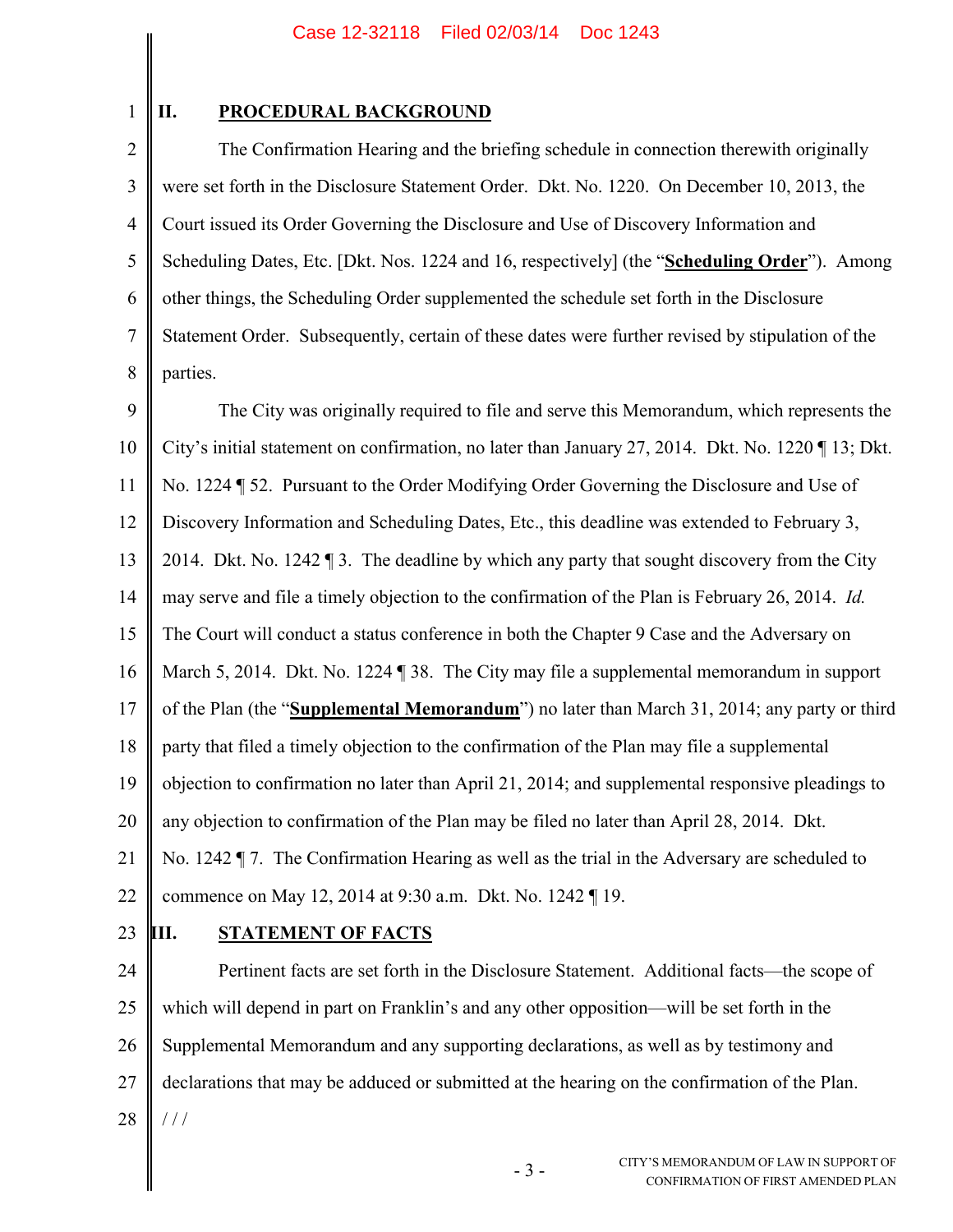# **IV. ARGUMENT**

1

| $\overline{2}$ | A bankruptcy court "shall" confirm a plan of adjustment if the debtor has satisfied all the                    |
|----------------|----------------------------------------------------------------------------------------------------------------|
| $\mathfrak{Z}$ | applicable confirmation requirements set forth in section 943(b) by a preponderance of the                     |
| $\overline{4}$ | evidence. See In re Connector 2000 Ass'n, Inc., 447 B.R. 752, 761 (Bankr. D.S.C. 2011).                        |
| 5              | Section 943(b) lists seven conditions to confirmation. 11 U.S.C. § 943(b); Collier on Bankruptcy               |
| 6              | ¶943.03 (Alan N. Resnick & Henry J. Sommer eds., 16th ed.) ("While the section does not state                  |
| $\overline{7}$ | that the court may confirm a plan <i>only if</i> all of these seven requirements are met, the strong           |
| 8              | implication is that the satisfaction of the same is necessary to confirmation.") (emphasis in                  |
| 9              | original) (further references to this edition are cited as " <i>Collier</i> "). As demonstrated below, the     |
| 10             | Plan meets each of the seven confirmation requirements.                                                        |
| 11             | The Plan Complies with the Provisions of Title 11 Made Applicable in<br>A.                                     |
| 12             | <b>Chapter 9 (Section 943(b)(1)).</b>                                                                          |
| 13             | Section $943(b)(1)$ requires that a plan of adjustment "compl[y] with the provisions of this                   |
| 14             | title made applicable by sections 103(e) and 901 of this title." The chapter 11 provisions made                |
| 15             | applicable by section 901 to the confirmation of a plan of adjustment include sections 1122,                   |
| 16             | 1123(a)(1), 1123(a)(2), 1123(a)(3), 1123(a)(4), 1123(a)(5), 1123(b), 1123(d), 1124, 1125,                      |
| 17             | 1126(a), 1126(b), 1126(c), 1126(e), 1126(f), 1126(g), 1127(d), 1128, 1129(a)(2), 1129(a)(3),                   |
| 18             | $1129(a)(6)$ , $1129(a)(8)$ , $1129(a)(10)$ , $1129(b)(1)$ , $1129(b)(2)(A)$ , and $1129(b)(2)(B)$ . Of these, |
| 19             | perhaps the most important are those provisions of section 1129 that are made applicable in                    |
| 20             | chapter 9 cases. See Collier [943.03[1]. The Memorandum will discuss each of the section 1129                  |
| 21             | requirements as applicable to the Plan after its discussion of the Bankruptcy Code's other                     |
| 22             | applicable requirements.                                                                                       |
| 23             | 1.<br><b>Section 1122: Classification of Claims and Interests.</b>                                             |
| 24             |                                                                                                                |
| 25             | Section 1122(a) provides that, except for administrative convenience classes dealt with in                     |
| 26             | section 1122(b), "a plan may place a claim or an interest in a particular class only if such claim or          |
| 27             | interest is substantially similar to the other claims or interests of such class." 11 U.S.C.                   |
| 28             | \$1122(a).                                                                                                     |
|                | CITY'S MEMORANDUM OF LAW IN SUPPORT OF<br>$-4-$<br>CONFIRMATION OF FIRST AMENDED PLAN                          |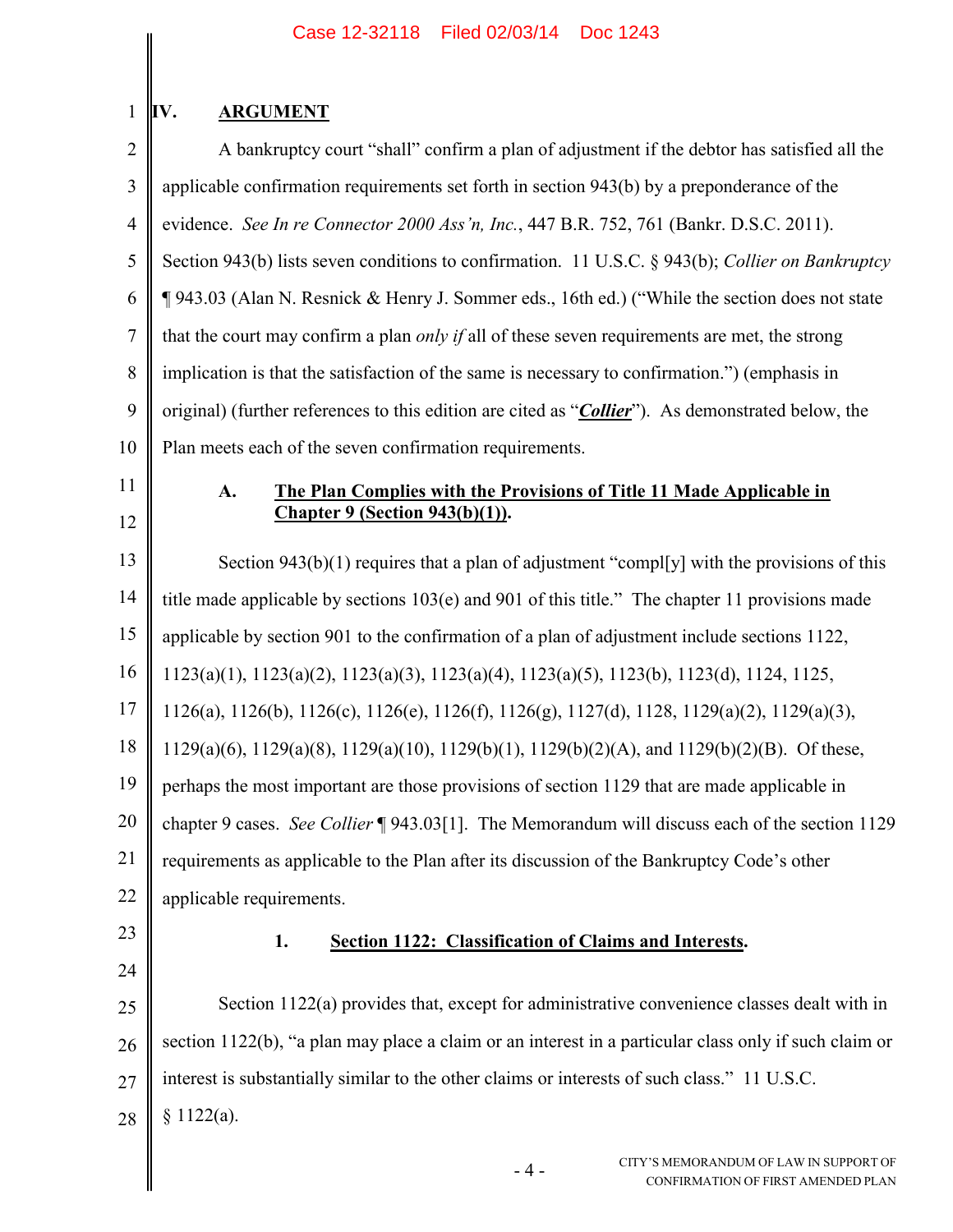$\parallel$ 

║

| 1              | Separate classification of unsecured claims is permissible when the legal character of the                       |
|----------------|------------------------------------------------------------------------------------------------------------------|
| $\overline{2}$ | respective claims is different, as long as the purpose of separate classification is not to secure the           |
| 3              | vote of an impaired, consenting class of claims. See Barakat v. Life Ins. Co. of Va. (In re                      |
| $\overline{4}$ | Barakat), 99 F.3d 1520, 1525 (9th Cir. 1996) (holding that even though similar claims may be                     |
| 5              | placed in different classes, claims may not be classified separately solely to manipulate class                  |
| 6              | voting); Steelcase Inc. v. Johnston (In re Johnston), 21 F.3d 323, 328 (9th Cir. 1993) (citing In re             |
| $\tau$         | Los Angeles Land and Invs., 282 F. Supp. 448, 453-54 (D. Haw. 1968), for the proposition that                    |
| 8              | "separate classifications of unsecured creditors justified 'where the legal character of their claims            |
| 9              | is such as to accord them a status different from the other unsecured creditors"); In re Loop 76,                |
| 10             | LLC, 465 B.R. 525, 536 (B.A.P. 9th Cir. 2012) (upholding separate classification).                               |
| 11             | Further, debtors and bankruptcy courts have considerable discretion in classifying claims                        |
| 12             | under section 1122. See Steelcase Inc., 21 F.3d at 327 ("bankruptcy court judges must have                       |
| 13             | discretionary power in classifying claims under $\frac{\xi}{I}$ 1122(a)") (emphasis in original); see also Class |
| 14             | Five Nev. Claimants v. Dow Corning Corp. (In re Dow Corning Corp.), 280 F.3d 648, 661                            |
| 15             | (6th Cir. 2002) (holding that section $1122(a)$ requires that a claim be classified in a particular              |
| 16             | class only if it is substantially similar to the other claims in that class, but it does not require that        |
| 17             | all similar claims be in the same class, and holding further that the bankruptcy court has                       |
| 18             | substantial discretion to place similar claims in different classes); In re Wabash Valley Power                  |
| 19             | Ass'n, 72 F.3d 1305, 1321 (7th Cir. 1995) (a debtor has "considerable discretion" to classify                    |
| 20             | claims in a reorganization plan, and although a debtor may not separately classify claims solely to              |
| 21             | gerrymander affirmative votes, claims may be separately classified if significant differences exist              |
| 22             | between the legal rights of the holders that render the claims not substantially similar, if there are           |
| 23             | good business reasons to do so, or if the claimants have sufficiently different interests in the                 |
| 24             | plan).                                                                                                           |
| 25             | 111                                                                                                              |
| 26             | 111                                                                                                              |
| 27             | 111                                                                                                              |
| 28             |                                                                                                                  |
|                | CITY'S MEMORANDUM OF LAW IN SUPPORT OF<br>$-5-$<br>CONFIRMATION OF FIRST AMENDED PLAN                            |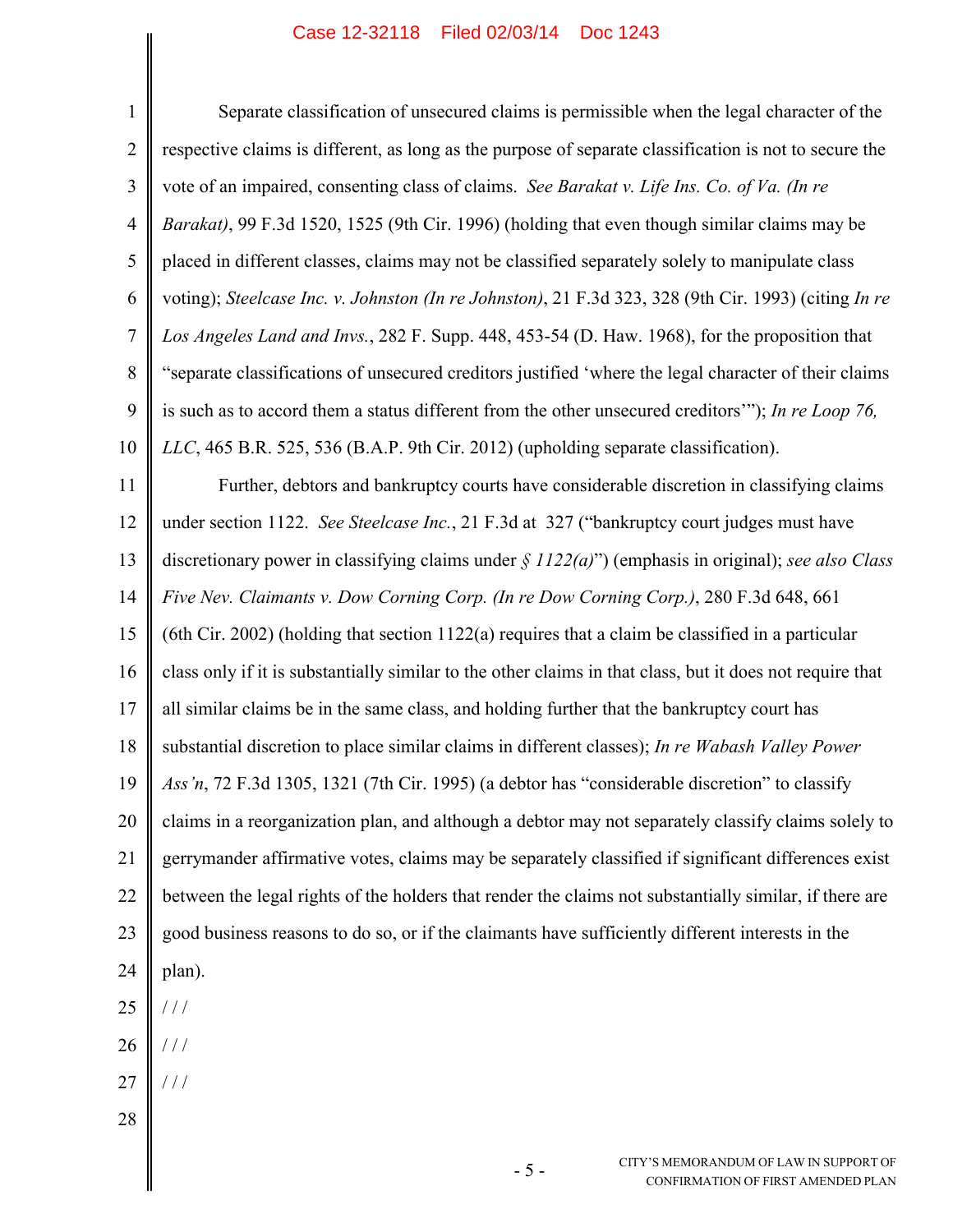|                | Case 12-32118   Filed 02/03/14   Doc 1243                                               |
|----------------|-----------------------------------------------------------------------------------------|
| 1              | <b>Separate Classification of Claims.</b><br>a.                                         |
| $\overline{2}$ | The Plan provides for separate classification of Claims based on the differences in the |
| 3              | nature of these Claims:                                                                 |
| $\overline{4}$ | Class 1A: Claims of Ambac – 2003 Fire/Police/Library Certificates.                      |
| 5              | Class 1B: Claims of Holders of 2003 Fire/Police Library Certificates.                   |
| 6              | Class 2: SEB Claims of the 2006 SEB Bond Trustee/NPFG – 2006 SEB Bonds.                 |
| 7              | Class 3: Arena Claims of the 2004 Arena Bond Trustee/NPFG – 2004 Arena Bonds.           |
| 8              | Class 4: Parking Structure Claims of the 2004 Parking Bond Trustee/NPFG – 2004          |
| 9              | Parking Bonds.                                                                          |
| 10             | Class 5: Office Building Claims of the 2007 Office Building Bond Trustee/Assured        |
| 11             | Guaranty - 2007 Office Building Bonds.                                                  |
| 12             | Class 6: Pension Obligation Bonds Claims.                                               |
| 13             | Class 7: Claims of DBW.                                                                 |
| 14             | Class 8: SCC 16 Claims.                                                                 |
| 15             | Class 9: Thunder Claims.                                                                |
| 16             | Class 10: Claims of Holders of Restricted Revenue Bond and Note Payable Obligations.    |
| 17             | Class 11: Claims of Holders of Special Assessment and Special Tax Obligations.          |
| 18             | Class 12: General Unsecured Claims.                                                     |
| 19             | Class 13: Convenience Class Claims.                                                     |
| 20             | Class 14: Claims of Certain Tort Claimants.                                             |
| 21             | Class 15: Claims Regarding City's Obligations to Fund Employee Pension Plan             |
| 22             | Contributions to CalPERS, as Trustee under the CalPERS Pension Plan for the Benefit of  |
| 23             | CalPERS Pension Plan Participants.                                                      |
| 24             | Class 16: Claims of Equipment Lessors.                                                  |
| 25             | Class 17: Workers Compensation Claims.                                                  |
| 26             | Class 18: SPOA Claims.                                                                  |
| 27             | Class 19: Price Claims.                                                                 |
| 28             |                                                                                         |
|                | CITY'S MEMORANDUM OF LAW IN SUPPORT O<br>$-6-$<br>CONFIRMATION OF FIRST AMENDED PLA     |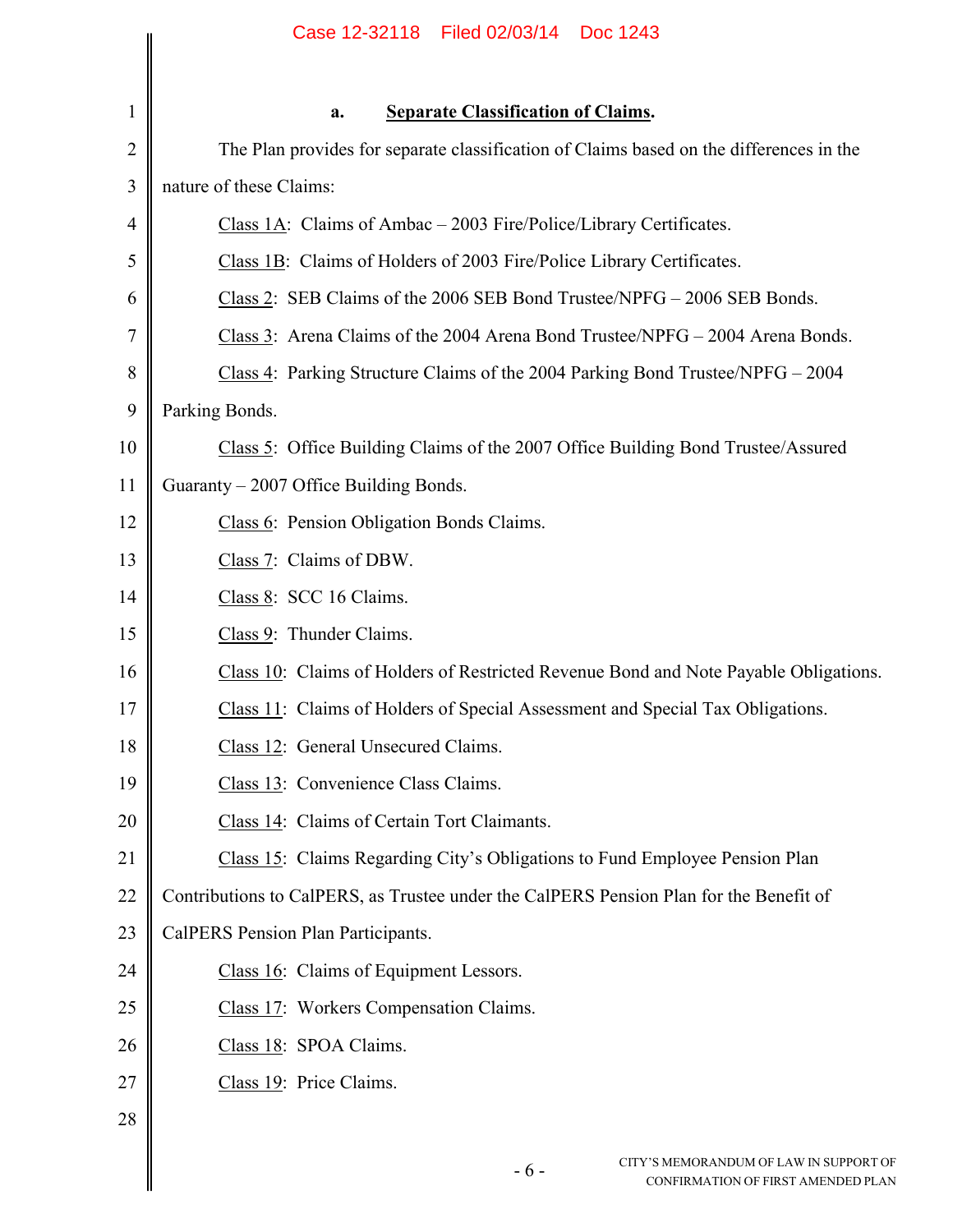### **b. Each Class Contains Only Substantially Similar Claims.**

Each Claim in each particular Class is substantially similar to the other Claims in such Class. Accordingly, the classification of Claims in the Plan complies with section 1122.

**c. Class 6: Pension Obligation Bonds Claims.**

5 6 7 8 9 10 11 12 13 14 15 16 17 Based on the discovery recently propounded by Franklin, the City anticipates that Franklin may argue that the Pension Obligation Bonds Claims are not validly classified in the Plan. The City submits that the Pension Obligation Bonds Claims are validly classified separately from other General Unsecured Claims because they have a different legal character and because there are good business reasons to do so. The Pension Obligation Bonds funded the payment of pension benefits for City employees, including those current and retired City employees whose compensation and benefits were paid by monies from the General Fund and those employees whose compensation and benefits were paid from Restricted Funds. Such Restricted Funds may not lawfully pay General Fund obligations unrelated to such Restricted Funds. *See In re City of Vallejo*, No. 08-26813-A-9, 2008 WL 4180008, at Findings of Fact 34-36, 40, 42, 54, 61-63, and 106g (Bankr. E.D. Cal. Sept. 5, 2008), *aff'd.* 408 B.R. 280, 285, 293 (B.A.P. 9th Cir. 2009); *In re City of San Bernardino*, 499 B.R. 776, 789 (Bankr. C.D. Cal. 2013); *Rider v. City of San Diego*, 18 Cal. 4th 1035, 1046 (1998).

18 19 20 21 22 23 24 25 26 27 28 The ratio of City employees compensated solely or partially from the General Fund and those compensated from Restricted Funds varies from year to year, depending, among other things, on the number of employees and the positions that they fill. The City believes that about 17% funding of pension obligations from Restricted Funds is a reasonable estimate based on historical and projected data. Because approximately 17% of the City's pension obligations may lawfully be funded by special fund revenue, such revenues may be used to pay 17% of the debt service obligations on the Pension Obligation Bonds, and the settlement with Assured Guaranty involving the Pension Obligation Bonds provides for such payment. Thus, the legal character of the Pension Obligation Bonds is different than the legal character of the Class 12 General Unsecured Claims, and it is therefore appropriate for the City to separately classify the Pension Obligation Bonds.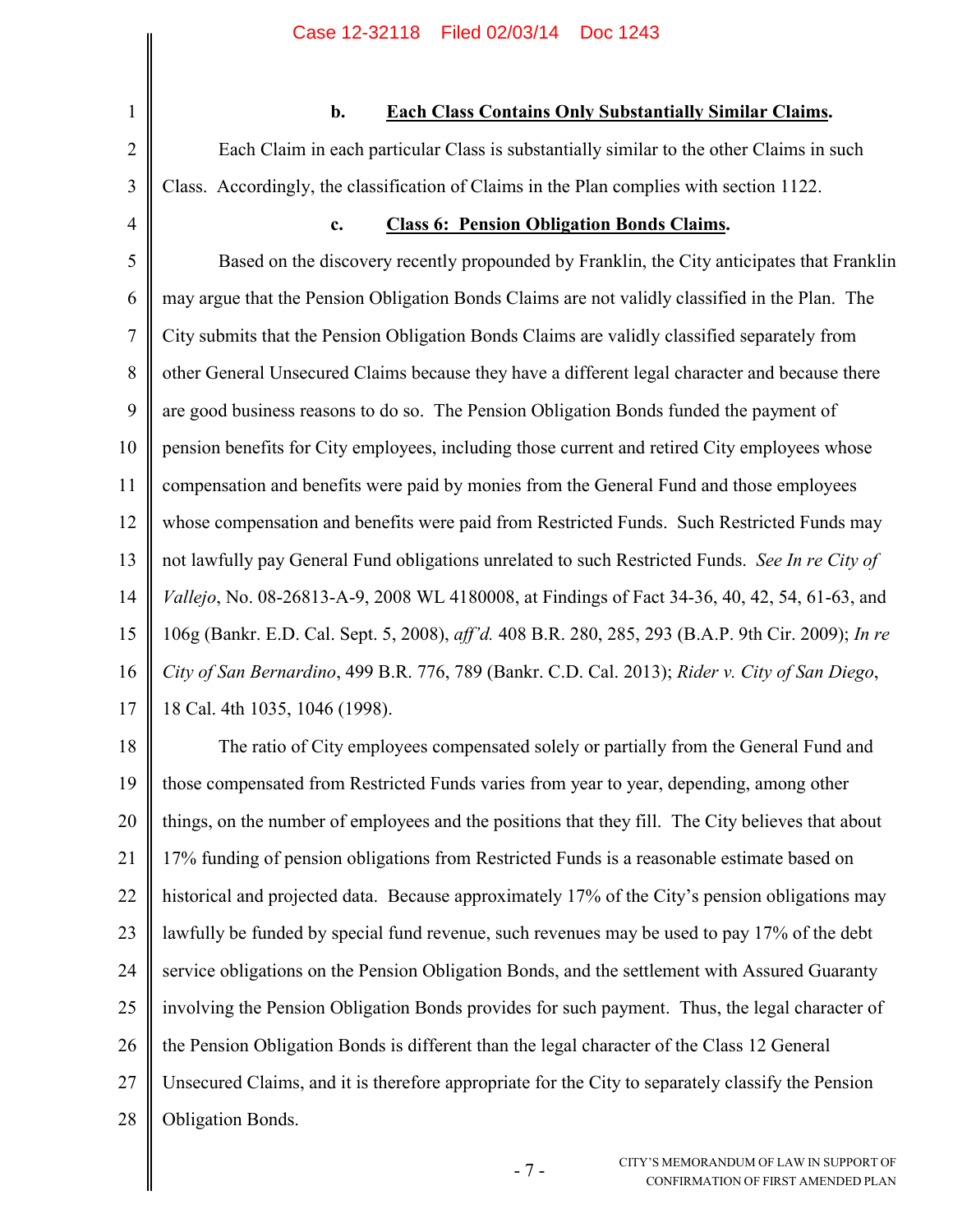1 2 3 4 5 6 7 8 9 10 11 12 Further, Assured Guaranty (the insurer of the Pension Obligation Bonds) has asserted that the Pension Obligation Bonds have special status because they represent the same underlying liability as the City's other pension funding obligations (which are being assumed under the Plan) and are thus obligations imposed by law (which the City confirmed at the time of issuance of the Pension Obligation Bonds through a validation action under California Code of Civil Procedure section 860 *et seq.*). While the City has disputed and does dispute such contention, that theory has not been settled by any case law, and it is possible that a court would agree with Assured Guaranty. In order to avoid the risk of litigation against and appeal by a well-represented and well-funded opponent, the City, exercising its business judgment, agreed to a settlement that reflects to some extent the risk that it might have to pay 100% on the Pension Obligation Bonds Claims. For this additional reason, the Pension Obligation Bonds may be classified separately from the Class 12 General Unsecured Claims.

13 14 15 16 17 18 19 20 21 22 Finally, Assured Guaranty also holds Claims against the City relating to the 400 East Main Street Office Building Property, a commercial office building that the City had intended to become its new City Hall. After arduous negotiations under the auspices of Judge Perris, the City agreed to settle the disputes as to both the Pension Obligation Bonds and the 400 East Main Street Office Building Property, including what the City believes is a very favorable lease of a portion of that property. The New 400 E. Main Lease will provide the City with a functioning City Hall through at least June 30, 2022. The City believes that Assured Guaranty would not have entered into the New 400 E. Main Lease on the same terms had it not reached an acceptable settlement on the Pension Obligation Bonds Claims. Therefore, the City had an additional business justification for separately classifying these Claims.

23

24

### **2. Section 1123: The Plan Contains All Mandatory Provisions and Three Permitted Provisions.**

25 26 27 Section 1123(a) sets forth seven requirements which every chapter 11 plan must satisfy in order to be confirmed. The first five are incorporated into chapter 9:  $1123(a)(1)-(5)$ . 11 U.S.C. § 901(a). Section 901 also incorporates into chapter 9 the permissive provisions of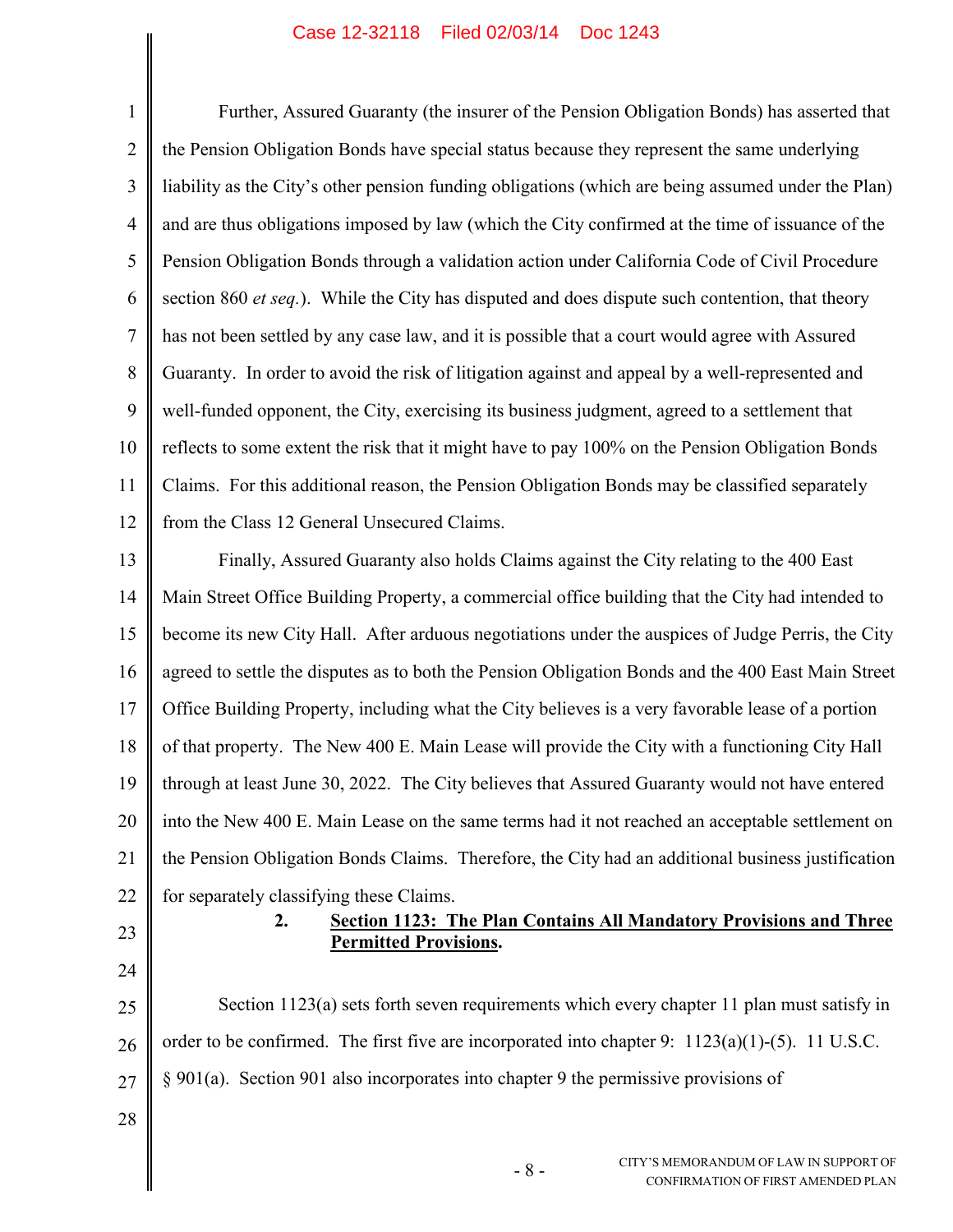|                | Case IZ-32110 – Filed 02/03/14 – DOC 1243                                                           |
|----------------|-----------------------------------------------------------------------------------------------------|
| $\mathbf{1}$   | section 1123(b), several of which apply to the Plan. As demonstrated below, the Plan fully          |
| $\overline{2}$ | complies with each of these requirements.                                                           |
| 3              | <b>Section 1123(a): Mandatory Plan Provisions.</b><br>a.                                            |
| 4              | (i)<br>Section 1123(a)(1): The Plan Designates Classes of                                           |
| 5              | Claims.                                                                                             |
| 6              | Section $1123(a)(1)$ requires a plan to designate classes of claims, other than claims of a         |
| 7              | kind specified in sections $507(a)(2)$ , $507(a)(3)$ , or $507(a)(8)$ , and classes of interests.   |
| 8              | 11 U.S.C. § 1123(a)(1). In a chapter 9 case and plan of adjustment, of course, there are no         |
| 9              | interests. Moreover, sections $507(a)(3)$ and $507(a)(8)$ are not applicable in a chapter 9 case.   |
| 10             | 11 U.S.C. § 901(a). Section III of the Plan designates 19 Classes of Claims (excluding              |
| 11             | Administrative Claims and Professional Claims, which need not be classified). As described          |
| 12             | above in the discussion of section 1122, valid legal and business reasons exist for separately      |
| 13             | classifying the various Classes of Claims provided for in the Plan. See § III.A.1 of this           |
| 14             | Memorandum. Thus, the Plan satisfies the requirements of section $1123(a)(1)$ .                     |
| 15<br>16       | Section 1123(a)(2): The Plan Lists All Unimpaired<br>(ii)<br>Claims.                                |
| 17             | The Plan complies with the requirements of section $1123(a)(2)$ by specifying the Classes           |
| 18             | of Claims that are not impaired under the Plan, which are Classes 2, 8, 10, 11, 13, 15, 16, and 17. |
| 19             | See Plan §§ IV.C., I., K., L., N., P., Q., R.                                                       |
| 20             | (iii)<br>Section 1123(a)(3): The Plan Describes the Treatment of<br><b>Impaired Classes.</b>        |
| 21             |                                                                                                     |
| 22             | The Plan complies with the requirements of section $1123(a)(3)$ by specifying the treatment         |
| 23             | of impaired Classes of Claims, which are Classes 1A, 1B, 3, 4, 5, 6, 7, 9, 12, 14, 18, and 19. See  |
| 24             | Plan §§ IV.A., B., D., E., F., G., H., J., M., O., S., T.                                           |
| 25             | $\frac{1}{2}$                                                                                       |
| 26             | 111                                                                                                 |
| <b>27</b>      | 111                                                                                                 |
| $28\,$         | 111                                                                                                 |
|                |                                                                                                     |

- 9 -

 $\blacksquare$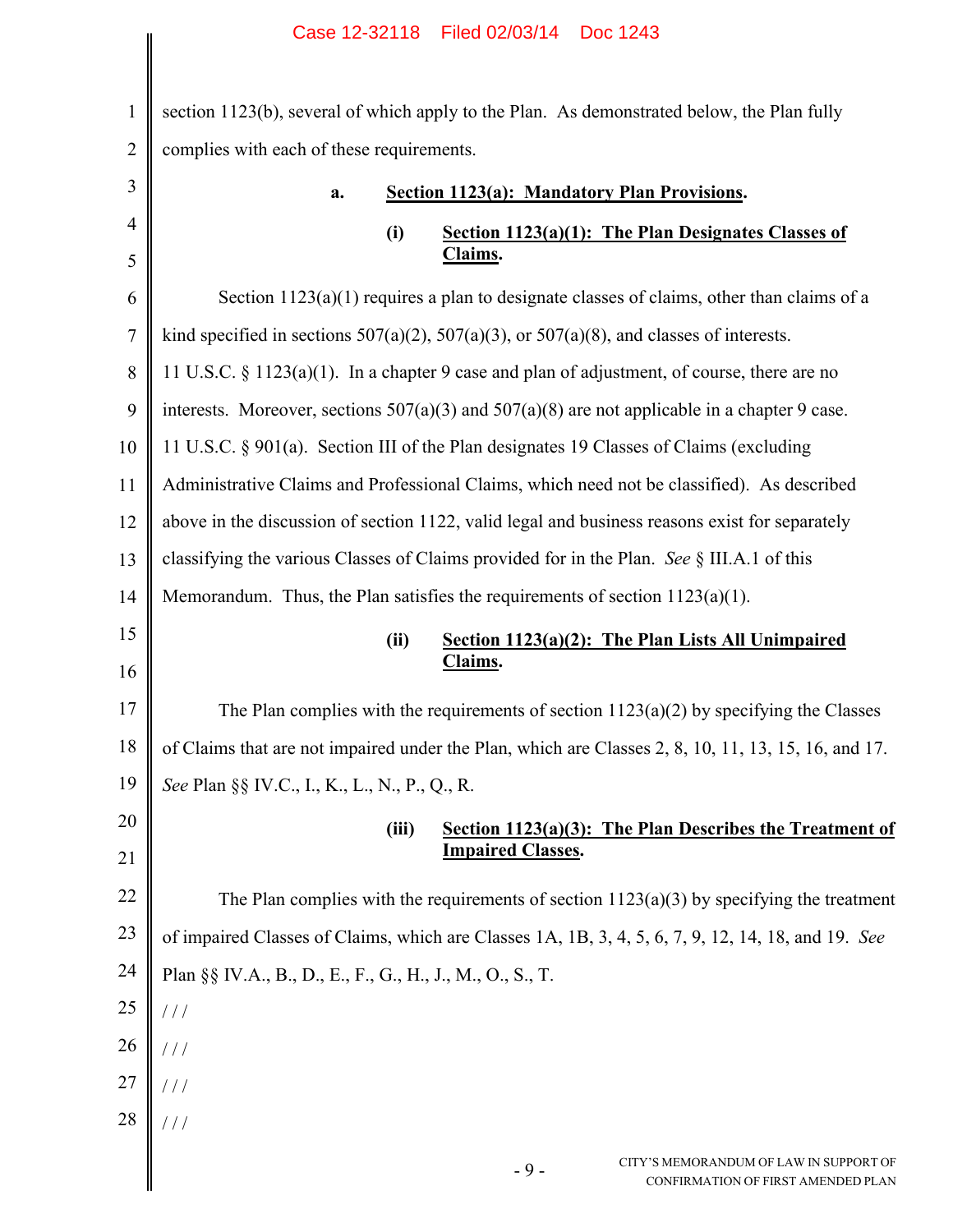2

8

9

### **(iv) Section 1123(a)(4): The Plan Provides the Same Treatment for Each Claim or Interest within a Class.**

3 4 5 6 7 The Plan complies with the requirements of section  $1123(a)(4)$  by providing for the same treatment for each Claim in each respective Class. *See* Plan § IV. In particular, the Class 12 General Unsecured Claims receive equal treatment within the Class in an amount equal to the Unsecured Claim Payout Percentage, which is equal to the percentage paid on account of the Retiree Health Benefit Claims.

### **(v) Section 1123(a)(5): The Plan Includes Adequate Means for Its Implementation.**

10 11 12 13 14 The Plan complies with the requirements of section  $1123(a)(5)$  by providing adequate means for its implementation. The City prepared a detailed long-term financial plan that projects that, with the savings from the financial restructuring described in the Plan as well as new revenues, including projected new revenues from the passage of Measure A, the City will achieve a balanced and sustainable budget. *See* Disclosure Statement, Exh. B at 1.

15 16 17 18 19 20 21 The City will implement the Plan by continuing to operate, following the Effective Date, pursuant to the Charter of the City of Stockton, the California Constitution, and applicable state and federal laws. *See* Plan § VII. It also will continue to collect sales tax revenues, real property tax revenues, user utility taxes, and other taxes, fees, and revenues following the Effective Date. Sales tax revenues will include approximately \$28 million per year in new revenues as a result of the passage of Measure A in November 2013, which increased the sales tax from 8.25% to 9%. *See* Disclosure Statement, Exh. B at 21.

22 23 24 25 26 27 28 These revenues will enable the City to maintain and fund adequate municipal services, including fire and police protection, as well as to satisfy the City's obligations to its creditors as restructured pursuant to the Plan. Toward this end, Measure B, which was also passed in November 2013, advises the City Council to use approximately 65% of the revenue generated by Measure A over time to enhance depleted police staffing and services under the Marshall Plan, and the remainder to fund the City's ongoing expenses, including the cost of implementing the Plan.

 $-10-$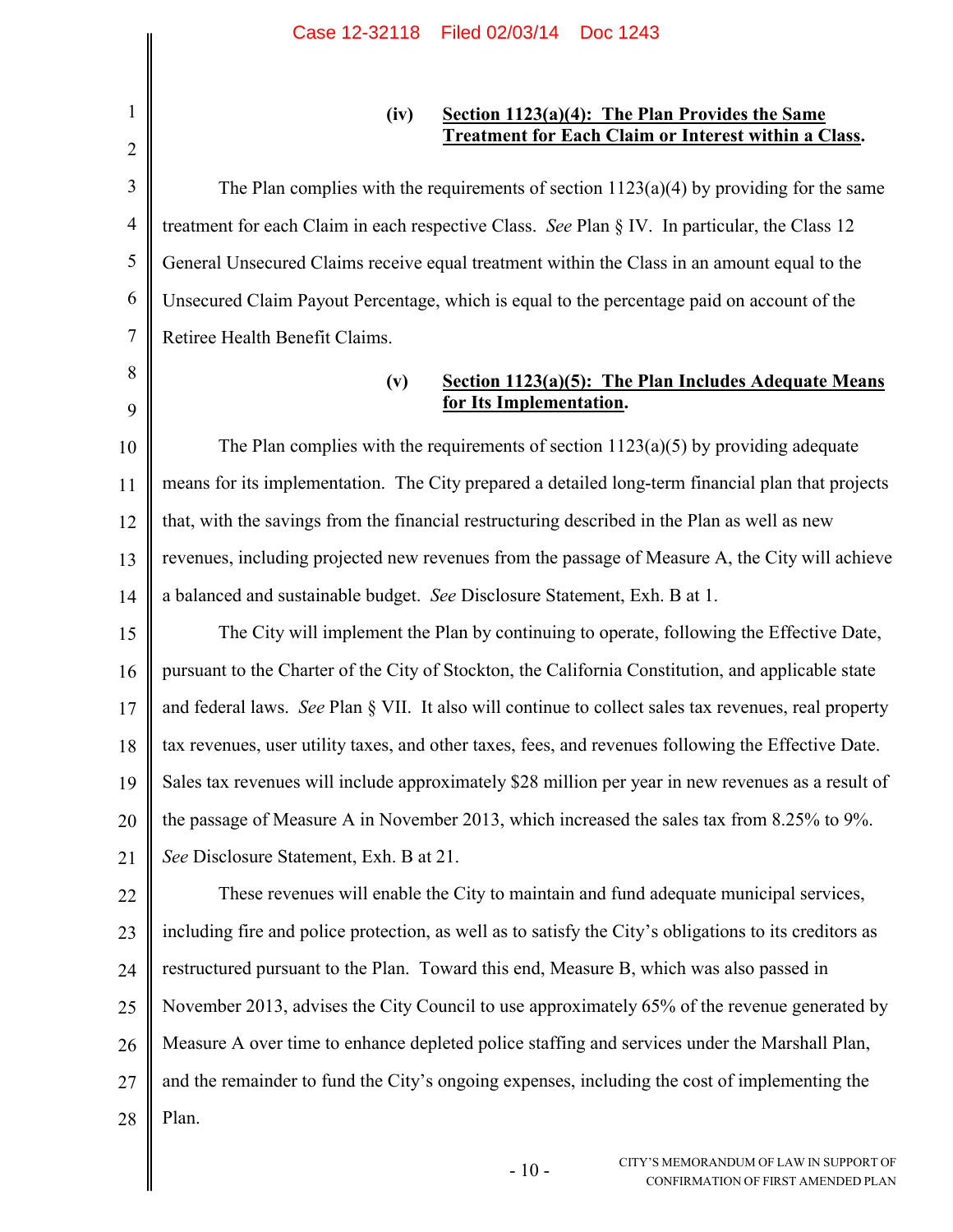|                | Case 12-32118<br>Filed 02/03/14<br>Doc 1243                                                        |
|----------------|----------------------------------------------------------------------------------------------------|
|                |                                                                                                    |
| $\mathbf{1}$   | b.<br><b>Section 1123(b): Permitted Plan Provisions.</b>                                           |
| $\overline{2}$ | Section 1123(b) sets forth the provisions that may, but need not, be incorporated into a           |
| 3              | chapter 11 plan. Each provision of the Plan is consistent with section 1123(b).                    |
| $\overline{4}$ |                                                                                                    |
| 5              | Section 1123(b)(1): Impairment/Nonimpairment.<br>(i)                                               |
| 6              | Section $1123(b)(1)$ provides that a plan may impair or leave unimpaired any class of              |
| 7              | claims, secured or unsecured, or of interests. As stated in section III.A.2.a.(ii)-(iii) of this   |
| 8              | Memorandum, the Plan specifies which Classes are impaired and which Classes are unimpaired.        |
| 9              | See also Plan § IV.                                                                                |
| 10             | Section 1123(b)(2): Assumption/Rejection of Executory<br>(ii)                                      |
| 11             | <b>Contracts and Unimpaired Leases.</b>                                                            |
| 12             | Section $1123(b)(2)$ provides that a plan may, subject to section 365, provide for the             |
| 13             | assumption, rejection, or assignment of an executory contract or unexpired lease not previously    |
| 14             | rejected. In compliance with this provision, the Plan provides that the City will file motions to  |
| 15             | reject certain unexpired leases and executory contracts and to assume certain unexpired leases and |
| 16             | executory contracts. See Plan §§ VI.A., VI.C., VII. The City will file a motion to reject the Golf |
| 17             | Course/Park Lease Out and the Golf Course/Park Lease Back, and it will file a motion to assume     |
| 18             | the CalPERS Pension Plan. The City may file motions seeking to assume or reject one or more of     |
| 19             | the hundreds of executory contracts to which it is a party. However, in light of the number of     |
| 20             | contracts, the Plan provides that any Omitted Agreements shall be deemed assumed as of the         |
| 21             | Effective Date, provided, however, that any non-debtor counter-party to any Omitted Agreement      |
| 22             | may, within 63 days after receiving notice from the City that such agreement is being assumed,     |
| 23             | file a motion in the Bankruptcy Court seeking an order reconsidering the assumption of the         |
| 24             | agreement. See Plan § VI.E. To the extent that the City seeks neither to reject nor to assume a    |
| 25             | particular executory contract or unexpired lease, such contract or lease will "ride through" this  |
| 26             | bankruptcy case. See Diamond Z Trailer v. JZ L.L.C. (In re JZ L.L.C.), 371 B.R. 412, 422           |
| 27             | (B.A.P. 9th Cir. 2007).                                                                            |
| 28             | 111                                                                                                |

- 11 -

 $\parallel$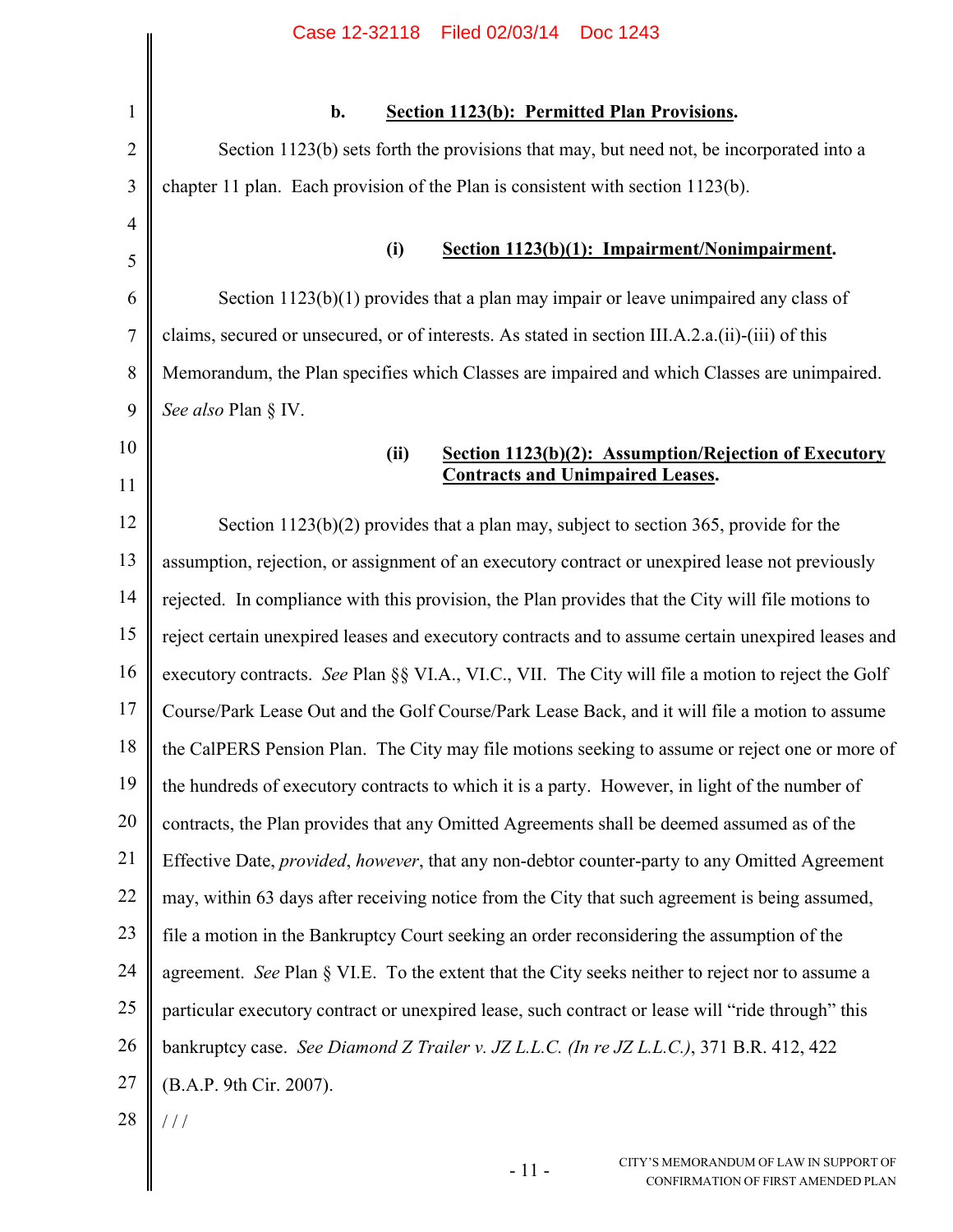|                | Case IZ-32118 Filed 02/03/14 DOC 1243                                                                   |
|----------------|---------------------------------------------------------------------------------------------------------|
| $\mathbf{1}$   | (iii)<br>Section 1123(b)(3): Claims Belonging to Debtor.                                                |
| $\overline{2}$ | Section $1123(b)(3)$ provides that a plan may provide for the settlement or adjustment of               |
| 3              | any claim or interest belonging to the debtor, or the retention and enforcement by the debtor of        |
| $\overline{4}$ | any such claim or interest. The Plan specifies that the City shall retain all of its claims, causes of  |
| 5              | action, rights of recovery, rights of offset, recoupment rights to refunds, and similar rights. See     |
| 6              | Plan § VIII.                                                                                            |
| 7              | 3.<br>Section 1129(a)(2): The City Has Complied with the Applicable<br><b>Provisions of Title 11.</b>   |
| 8              |                                                                                                         |
| 9              | Section $1129(a)(2)$ provides that a plan may be confirmed only if the plan proponent,                  |
| 10             | which in chapter 9 can be only the debtor, complies with the applicable provisions of title 11.         |
| 11             | The legislative history to section $1129(a)(2)$ reveals that the purpose of this requirement is to      |
| 12             | include the provisions of sections 1125 and 1126 regarding disclosure and plan solicitation. See        |
| 13             | H.R. REP. No. 95-595, at 412 (1977); S. REP. No. 95-989 (1978).                                         |
| 14             | Section 1125(b) provides that a proponent may not solicit acceptances of its plan unless, at            |
| 15             | or before the time of such solicitation, there is transmitted to the solicitee a copy of the plan and a |
| 16             | court-approved disclosure statement containing "adequate information." 11 U.S.C. § 1125(b);             |
| 17             | Duffy v. U.S. Trustee (In re Cal. Fid.), 198 B.R. 567, 571 (B.A.P. 9th Cir. 1996); see also In re       |
| 18             | Connector 2000 Ass'n, Inc., 447 B.R. 752, 763 (Bankr. D.S.C. 2011); In re Toy & Sports                  |
| 19             | Warehouse, Inc., 37 B.R. 141, 149 (Bankr. S.D.N.Y. 1984) ("the proponent must comply with the           |
| 20             | ban on postpetition solicitation of the plan unaccompanied by a written disclosure statement            |
| 21             | approved by the court in accordance with Code §§ 1125 and 1126"); Collier ¶ 943.03[1][a].               |
| 22             | Further, under section 1126, only holders of allowed claims may accept or reject a plan.                |
| 23             | 11 U.S.C. $\S$ 1126(a).                                                                                 |
| 24             | The City has complied with sections 1125 and 1126 regarding disclosure and plan                         |
| 25             | solicitation. In the Disclosure Statement Order, approved after notice and a hearing over the           |
| 26             | objection of Franklin, the Court ruled that the Disclosure Statement satisfied the requirements of      |
| 27             | section 1125(b). Dkt. No. 1220 $\P$ 1, 2. On or prior to December 13, 2013, the City served by          |
| 28             | mail the following documents on parties entitled to vote on the Plan (the documents, collectively,      |

 $\overline{\phantom{a}}$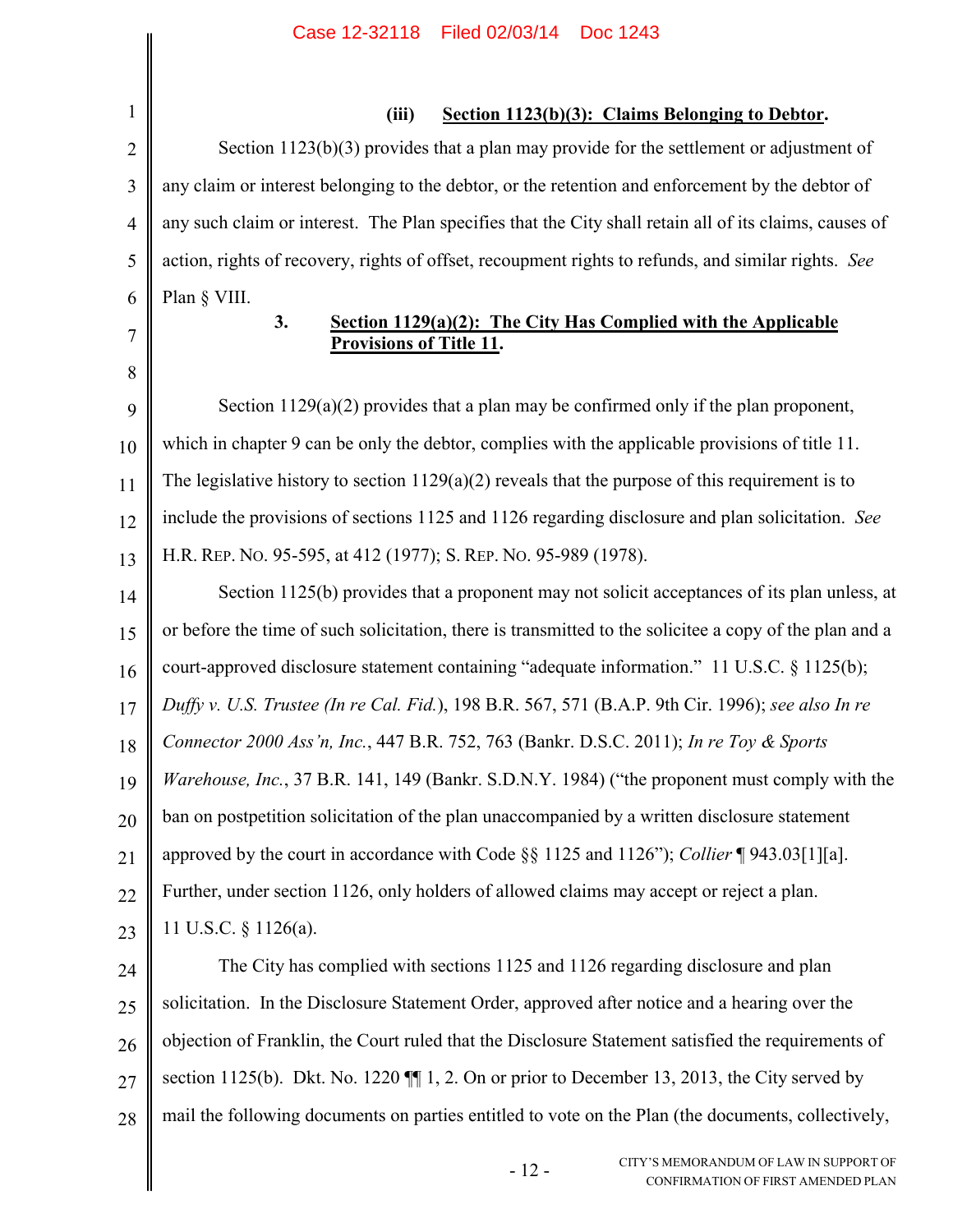| $\mathbf{1}$   | constitute the "Solicitation Package"): (a) the Plan; (b) the Modified Disclosure Statement;                                                                       |
|----------------|--------------------------------------------------------------------------------------------------------------------------------------------------------------------|
| $\overline{2}$ | (c) the Disclosure Statement Order; (d) a letter from the Interim City Manager regarding the Plan;                                                                 |
| 3              | (e) notice of the Confirmation Hearing and related deadlines and procedures (the "Confirmation                                                                     |
| $\overline{4}$ | <b>Notice</b> "); and (f) a form of Ballot approved by the Court. The City also timely mailed a                                                                    |
| 5              | Solicitation Package, with an appropriate Ballot, to each member of any Class impaired by the                                                                      |
| 6              | Plan: Classes 1A, 1B, 3, 4, 5, 6, 7, 9, 12, 14, 18, and $193$ <i>Id</i> . These Classes are entitled to vote                                                       |
| $\tau$         | to accept or reject the Plan. Plan § V.A. Further, on January 27, 2014, the City filed and served                                                                  |
| 8              | on the special notice parties the Plan Supplement in Connection with the First Amended Plan for                                                                    |
| 9              | the Adjustment of Debts of City of Stockton, California (November 15, 2013). <sup>4</sup> Dkt. No. 1236.                                                           |
| 10             | Thus, the City has complied with the requirements of section $1129(a)(2)$ .                                                                                        |
| 11             | $\boldsymbol{4}$ .<br>Section 1129(a)(3): The City Has Proposed the Plan in Good Faith and                                                                         |
| 12             | <b>Not by Any Means Forbidden by Law.</b>                                                                                                                          |
| 13             | Section $1129(a)(3)$ requires that a plan be proposed in good faith and not by any means                                                                           |
| 14             | forbidden by law. "What constitutes 'good faith' must be determined on a case by case basis,                                                                       |
| 15             | based upon the totality of the circumstances. The determination of what constitutes 'good faith'                                                                   |
| 16             | based upon the totality of the circumstances in a particular case will necessarily be a <i>sui generis</i>                                                         |
| 17             | fact-dependent exercise." Collier ¶943.03[1][b]. Generally, a plan is proposed in good faith if                                                                    |
| 18             | there is a likelihood that the plan will achieve a result consistent with the standards prescribed by                                                              |
| 19             | the Bankruptcy Code. See Platinum Capital, Inc. v. Sylmar Plaza, L.P. (In re Sylmar Plaza,                                                                         |
| 20             | L.P.), 314 F.3d 1070, 1074 (9th Cir. 2002). It also requires a fundamental fairness in dealing with                                                                |
| 21             | one's creditors, see Sandra L. Stolrow, Inc. v. Stolrow's, Inc. (In re Stolrow's Inc.), 84 B.R. 167,                                                               |
| 22             | 172 (B.A.P. 9th Cir. 1988), though the fact that a creditor's contractual rights are adversely                                                                     |
| 23             | affected does not by itself warrant a bad faith finding, Sylmar Plaza, 314 F.3d at 1075.                                                                           |
| 24             | In the chapter 9 context, courts have found that the good faith requirement is satisfied by a                                                                      |
| 25             | showing that the debtor has disclosed all material information and is using chapter 9 to restructure                                                               |
| 26             |                                                                                                                                                                    |
| 27             | <sup>3</sup> Those holders of Class 12 Claims that hold Retiree Health Benefit Claims also received a letter from the Retirees                                     |
| 28             | Committee.<br><sup>4</sup> Rust Omni served compact discs containing the Plan Supplement on all other parties entitled to vote on the Plan on<br>January 30, 2014. |
|                | CITY'S MEMORANDUM OF LAW IN SUPPORT OF<br>$-13-$<br>CONFIRMATION OF FIRST AMENDED PLAN                                                                             |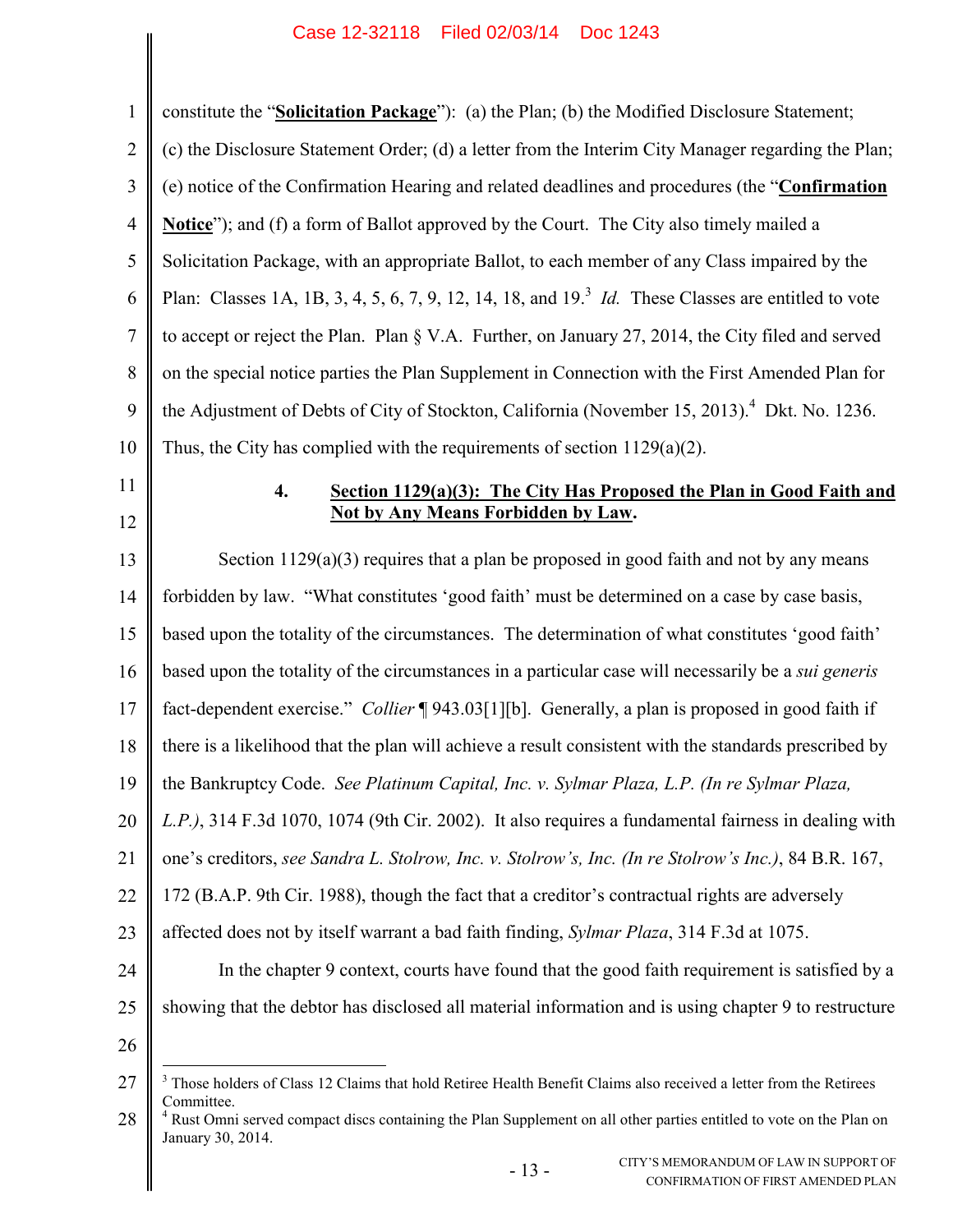| $\mathbf{1}$   | its debts and provide its creditors the potential for the greatest economic return from its assets.                                                                                 |
|----------------|-------------------------------------------------------------------------------------------------------------------------------------------------------------------------------------|
| $\sqrt{2}$     | See In re Connector 2000 Ass'n, Inc., 447 B.R. at 763.                                                                                                                              |
| $\mathfrak{Z}$ | The Plan satisfies the good faith standard. Ever since the City filed its petition for relief                                                                                       |
| $\overline{4}$ | under chapter 9, as well as in the months preceding the filing, the City's actions have                                                                                             |
| 5              | demonstrated good faith. In its opinion decreeing that the City was eligible for relief under                                                                                       |
| 6              | chapter 9, the Court both recognized that the City was insolvent and also stated that it was                                                                                        |
| $\overline{7}$ | "persuaded by a preponderance of the evidence that the City 'desires to effect a plan to adjust                                                                                     |
| $8\,$          | such debts' within the meaning of $\frac{5}{9}$ 109(c)(4) and, in view of its unilateral contract impairments                                                                       |
| 9              | imposed by way of its pendency plan, has little choice but to effect a plan." In re City of                                                                                         |
| 10             | Stockton, 493 B.R. 772, 787, 792 (Bankr. E.D. Cal. 2013) (emphasis in original). Further, the                                                                                       |
| 11             | Court held that the City participated in the neutral evaluation process required by California law                                                                                  |
| 12             | in good faith, id. at 784-85, and negotiated with its unions and the capital markets creditors in                                                                                   |
| 13             | good faith, <i>id.</i> at 793. In addition, it held that the City filed its chapter 9 petition in good faith:                                                                       |
| 14             | In view of the multi-year effort to ratchet down expenses during which the city<br>reduced employees and reduced employee compensation, its cash insolvency, its                    |
| 15             | service insolvency, its good faith negotiations or efforts to negotiate with                                                                                                        |
| 16             | creditors, and its inability to achieve significant further reductions without being<br>able to compel the impairment of contracts, the $\frac{6}{9}$ 921(c) good faith presumption |
| 17             | in this instance is strong.                                                                                                                                                         |
| 18             | <i>Id.</i> at 795 (emphasis in original).                                                                                                                                           |
| 19             | Further, sharing the Court's belief expressed in October 2012 (see page 1 of this                                                                                                   |
| 20             | Memorandum) and its statement in the eligibility opinion that "successful reorganizations entail                                                                                    |
| 21             | substantial agreement among most of the parties," 493 B.R. at 783, the City's management team                                                                                       |
| 22             | and its outside professionals have devoted thousands of hours to negotiating with the City's                                                                                        |
| 23             | creditors, largely facilitated by Judge Perris, to reach settlement agreements. This effort has                                                                                     |
| 24             | resulted in agreements with three of the four capital markets creditors <sup>5</sup> (Ambac, Assured                                                                                |
| 25             | Guaranty, and NPFG) as well as all nine of the City's organized labor groups, the Retirees                                                                                          |
| 26             | Committee, DBW (Class 7), the Thunder (Class 9), SPOA (Class 18), the Price Judgment                                                                                                |
| 27             |                                                                                                                                                                                     |
|                |                                                                                                                                                                                     |

<sup>28</sup>  $<sup>5</sup>$  The settlements with the capital markets creditors necessarily include Wells Fargo, acting in its role as indenture</sup> trustee for the certificate holders and bond holders of issues insured by the capital markets creditors.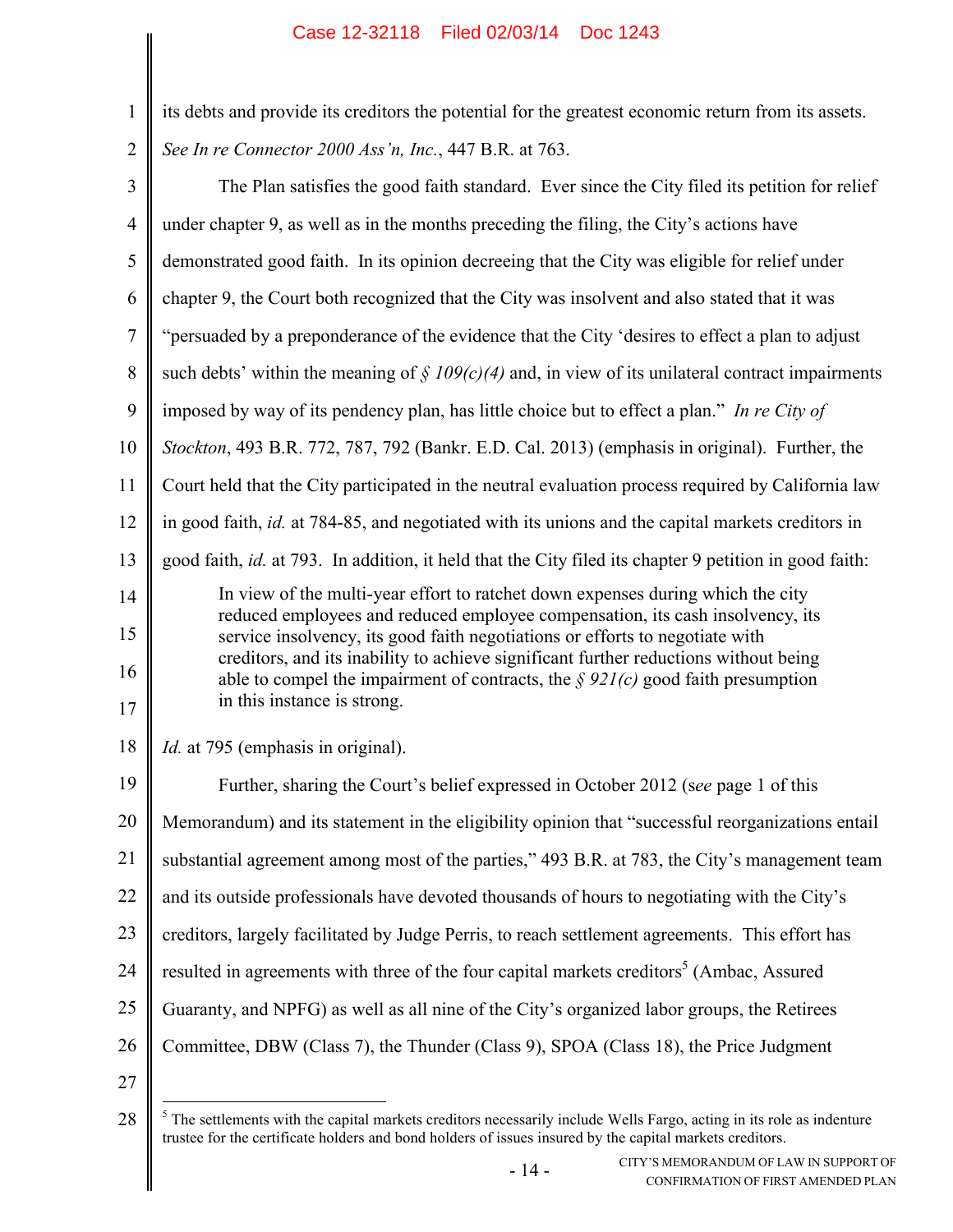| 1              | Creditors (Class 19), and the Ports (which may be the subject of a future modification of the                                                                                                                                                                                                                             |  |  |  |
|----------------|---------------------------------------------------------------------------------------------------------------------------------------------------------------------------------------------------------------------------------------------------------------------------------------------------------------------------|--|--|--|
| $\overline{2}$ | Plan). In addition, NPFG, based on its settlement with the City, was able to reach a settlement                                                                                                                                                                                                                           |  |  |  |
| 3              | with the City's sub-sublessee of the parking garages, SCC 16, which is unimpaired in Class 8.                                                                                                                                                                                                                             |  |  |  |
| 4              | The only major creditor with which the City has been unable to reach an agreement is                                                                                                                                                                                                                                      |  |  |  |
| 5              | Franklin, which has drawn battle lines by filing the Adversary and propounding discovery not                                                                                                                                                                                                                              |  |  |  |
| 6              | only on the City, but also on the Retirees Committee, Assured Guaranty, NPFG, Ambac,                                                                                                                                                                                                                                      |  |  |  |
| 7              | CalPERS, and the company that manages the City's golf courses (the leases of which are subject                                                                                                                                                                                                                            |  |  |  |
| 8              | to a security interest in favor of Wells Fargo, as indenture trustee for the bond issuance that                                                                                                                                                                                                                           |  |  |  |
| 9              | Franklin purchased).                                                                                                                                                                                                                                                                                                      |  |  |  |
| 10             | The City's almost completely <sup>6</sup> successful effort to replace confrontation with consensus                                                                                                                                                                                                                       |  |  |  |
| 11             | provides ample basis for this Court to conclude that "the plan was proposed with 'honesty and                                                                                                                                                                                                                             |  |  |  |
| 12             | good intentions." Koelbl v. Glessing (In re Koelbl), 751 F.2d 137, 139 (2nd Cir. 1984) (quoting                                                                                                                                                                                                                           |  |  |  |
| 13             | Manati Sugar Co. v. Mock, 75 F.2d 284, 285 (2nd Cir. 1935). The City has thus satisfied the                                                                                                                                                                                                                               |  |  |  |
| 14             | requirements of section $1129(a)(3)$ .                                                                                                                                                                                                                                                                                    |  |  |  |
| 15             | 5.<br>Section 1129(a)(6): The City Is Not Subject to the Jurisdiction of Any                                                                                                                                                                                                                                              |  |  |  |
| 16             | <b>Governmental Regulatory Commission Regarding Its Rates.</b>                                                                                                                                                                                                                                                            |  |  |  |
| 17             | The City is not subject to any governmental rate-setting commission, and                                                                                                                                                                                                                                                  |  |  |  |
| 18             | section $1129(a)(6)$ is therefore not applicable.                                                                                                                                                                                                                                                                         |  |  |  |
| 19             | Section 1129(a)(8): The Plan Has Been Accepted by All Classes Whose<br>6.<br><b>Acceptance Is Required.</b>                                                                                                                                                                                                               |  |  |  |
| 20             |                                                                                                                                                                                                                                                                                                                           |  |  |  |
|                |                                                                                                                                                                                                                                                                                                                           |  |  |  |
| 21             | Subject to the exceptions set forth in section 1129(b), including the cramdown                                                                                                                                                                                                                                            |  |  |  |
| 22             | requirements discussed below, section $1129(a)(8)$ requires that each class of claims or interests                                                                                                                                                                                                                        |  |  |  |
| 23             | vote to accept a plan or that such class is not impaired under a plan. 11 U.S.C. $\S 1129(a)(8)$ . An                                                                                                                                                                                                                     |  |  |  |
|                | impaired class of claims accepts the plan if the holders of at least two-thirds in dollar amount and                                                                                                                                                                                                                      |  |  |  |
| 24<br>25       |                                                                                                                                                                                                                                                                                                                           |  |  |  |
| 26             | $6$ The City has reached agreements with Ambac (approximately \$12,625,000), Assured (approximately                                                                                                                                                                                                                       |  |  |  |
| 27             | \$164,635,000), NPFG (approximately \$88,860,000), and the Retired Health Benefit Claimants (approximately<br>\$545,000,000), among other claimants. The rounded cumulative amount of these Claims is \$811,000,000. The sole                                                                                             |  |  |  |
| 28             | holdout among the major creditors is Franklin. The face value of Franklin's Claim is approximately \$35,080,000, but<br>after the City rejects the Golf Course/Park Lease Back and the Golf Course/Park Lease Out, section 502(b)(6) will<br>reduce the Allowed amount of Franklin's Claim to approximately \$10,000,000. |  |  |  |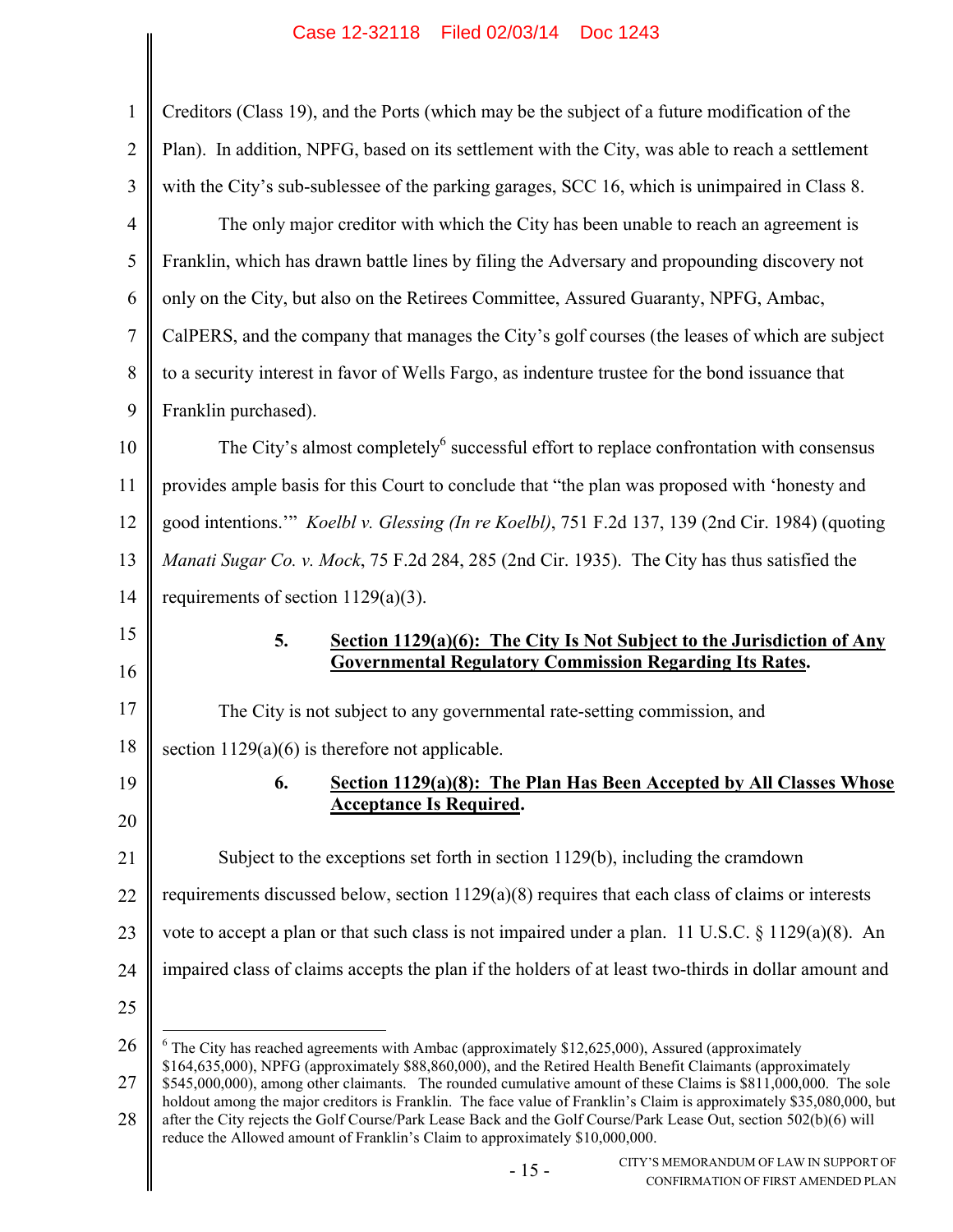1 2 3 more than one-half number, in each case of only the voted claims (i.e., not counting those claims that fail to vote on the plan), vote to accept the plan. 11 U.S.C. § 1126(c). A class that is not impaired is deemed to have accepted the plan. 11 U.S.C. § 1126(f).

4 5 Classes 2, 8, 10, 11, 13, 15, 16, and 17 are Unimpaired. Thus, these Classes are deemed to have accepted the Plan. 11 U.S.C. § 1126(f).

6 7 8 9 10 11 12 13 14 Classes 1A, 1B, 3, 4, 5, 6, 7, 9, 12, 14, 18, and 19A are Impaired. As such, these Classes are entitled to vote. The deadline by which holders of Impaired Claims must vote to accept or reject the Plan in order for their Ballots to be counted is February 10, 2014. Dkt. No. 1220 ¶ 11. As of the date hereof, not all eligible Claimants in the Impaired Classes have submitted their Ballots. However, many have. As of January 31, 2014, Class 12, which includes Wells Fargo (as indenture trustee for the 2009 Golf Course/Park Bonds owned by Franklin), holders of Retiree Health Benefits Claims, and other general unsecured creditors not eligible for payment from one of the City's excess risk-sharing pools, has voted as follows (note that Wells Fargo, which votes Franklin's Class 12 Claim, has not yet voted):

| 15       | <b>Voting Results for Class 12 through January 31, 2014</b>                     |                                                                           |                                                                                                    |                                                                                           |  |
|----------|---------------------------------------------------------------------------------|---------------------------------------------------------------------------|----------------------------------------------------------------------------------------------------|-------------------------------------------------------------------------------------------|--|
| 16<br>18 | <b>Number of Claimants</b><br><b>Voting Yes;<br/>Percentage of Yes</b><br>Votes | <b>Number of Claimants</b><br><b>Voting No; Percentage</b><br>of No Votes | <b>Monetary Amount of</b><br><b>Claims Voting Yes;</b><br><b>Percentage of Yes</b><br><b>Votes</b> | <b>Monetary Amount of</b><br><b>Claims Voting No;</b><br>Percentage of<br><b>No Votes</b> |  |
| 19<br>20 | $915$ votes;<br>98.81%                                                          | $1$ votes;<br>1.19%                                                       | \$447,054,601;<br>98.72%                                                                           | \$5,793,005;<br>1.28%                                                                     |  |

21 22 23 24 Assuming that each Impaired Class votes to accept the Plan, the Plan complies with the requirement set forth in section 1129(a)(8). But even if one or more Impaired Classes votes to reject the Plan, the Plan is nevertheless confirmable because, as demonstrated below, it satisfies the cramdown requirements of section 1129(b) with respect to any non-accepting Class.

25 26

## **7. Section 1129(a)(10): The Plan Has Been Accepted by an Impaired Class.**

27 28 Section  $1129(a)(10)$  requires that at least one class of claims that is impaired under the Plan accept the Plan, determined without including acceptances of the Plan by any insider. As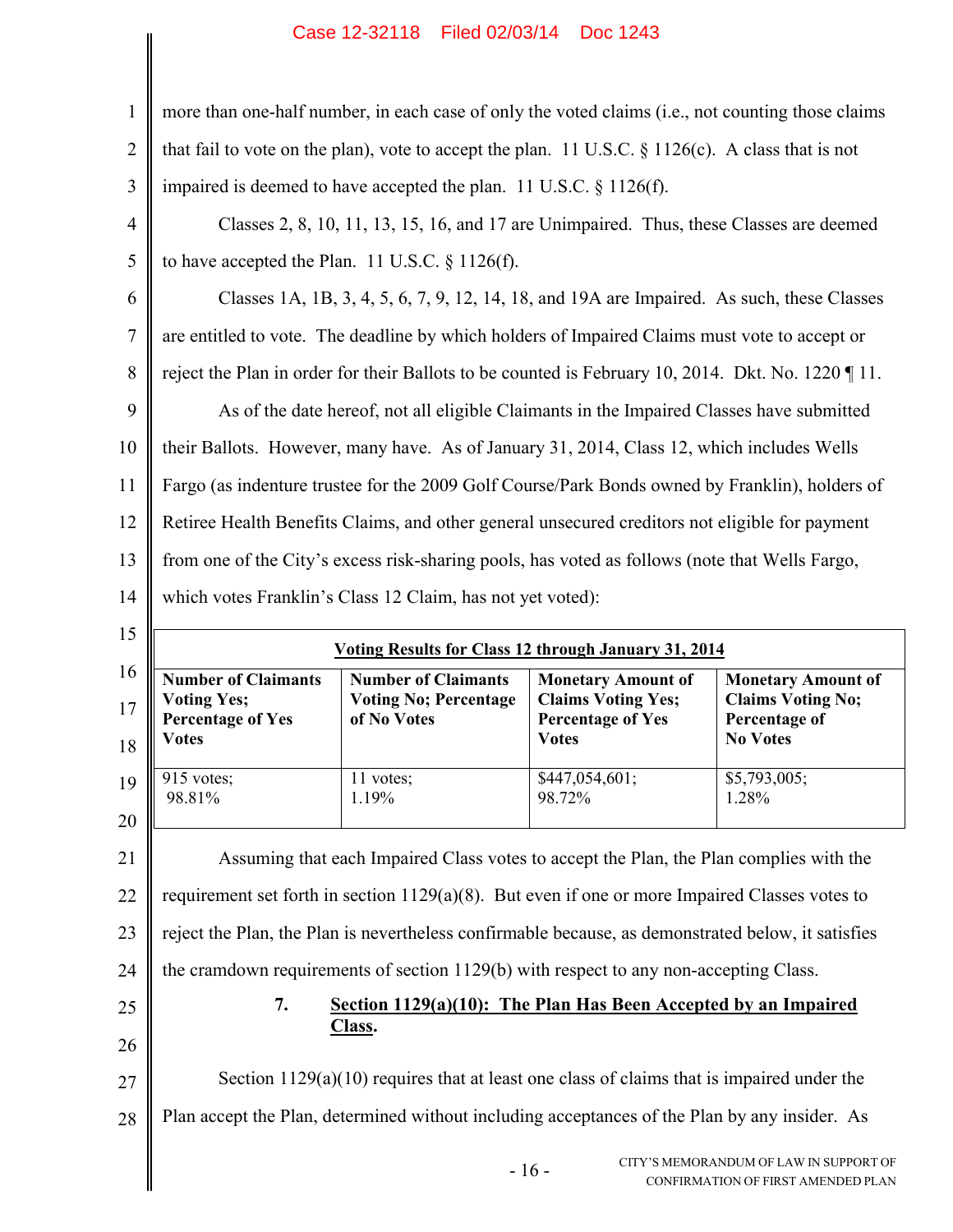| $\mathbf{1}$   | stated above, the deadline by which holders of Impaired Claims must vote to accept or reject the     |  |  |
|----------------|------------------------------------------------------------------------------------------------------|--|--|
| $\overline{2}$ | Plan in order for their Ballots to be counted is February 10, 2014. The City anticipates that        |  |  |
| $\mathfrak{Z}$ | Classes 1A, 1B, 3, 4, 5, 6, and 12, among other Classes, will vote to accept the Plan. If the City's |  |  |
| $\overline{4}$ | assumption is correct, the Plan satisfies section $1129(a)(10)$ .                                    |  |  |
| 5              | 8.<br>Section 1129(b): Confirmation of the Plan over the Non-Acceptance of                           |  |  |
| 6              | <b>Impaired Classes.</b>                                                                             |  |  |
| $\overline{7}$ | Section 1129(b) authorizes the court to confirm a plan even if not all impaired classes              |  |  |
| 8              | have accepted the plan (a "cramdown"), provided that the plan has been accepted by at least one      |  |  |
| 9              | impaired class and that "the plan does not discriminate unfairly, and is fair and equitable, with    |  |  |
| 10             | respect to each class of claims or interests that is impaired under, and has not accepted, the       |  |  |
| 11             | plan." (emphasis added) 11 U.S.C. $\S$ 1129(b)(1).                                                   |  |  |
| 12             | Although voting will not be complete until February 10, 2014, the City believes that it is           |  |  |
| 13             | likely that all of the Impaired Classes will vote to accept the Plan. In particular, as shown above, |  |  |
| 14             | Class 12 will accept the Plan in spite of the anticipated negative vote of Wells Fargo/Franklin,     |  |  |
| 15             | because Franklin does not hold a "blocking position". Even if section 502(b)(6) were                 |  |  |
| 16             | inapplicable to the amount of Franklin's Claim (and the City believes it is applicable, thereby      |  |  |
| 17             | limiting the amount of Franklin's Claim to about \$10 million), and Franklin's Claim were            |  |  |
| 18             | Allowed in an amount of the outstanding amount of the relevant bonds (of about \$35 million),        |  |  |
| 19             | Franklin still would not hold one-third in dollar amount of the Claims in Class 12. Franklin's       |  |  |
| 20             | percentage, even at a \$35 million Claim amount, would likely be about 5% of the dollar amount       |  |  |
| 21             | of all of the Class 12 Claims and would only make up 7% of the Class 12 Claims that have voted       |  |  |
| 22             | as of January 31, 2014 (if Franklin's claim were included in the amount voted). If Franklin's        |  |  |
| 23             | Claim is limited to \$10 million, such claim would constitute only about 2% of the voted claims in   |  |  |
| 24             | Class 12.                                                                                            |  |  |
| 25             | In the event that one or more Impaired Classes votes to reject the Plan, the City will               |  |  |
| 26             | provide a further discussion of the requirements of section 1129(b) in the supplemental              |  |  |
| 27             | memorandum in support of the Plan to be filed and served on March 31, 2014.                          |  |  |
| 28             | 111                                                                                                  |  |  |
|                | CITY'S MEMORANDUM OF LAW IN SUPPORT OF<br>$-17-$<br>CONFIRMATION OF FIRST AMENDED PLAN               |  |  |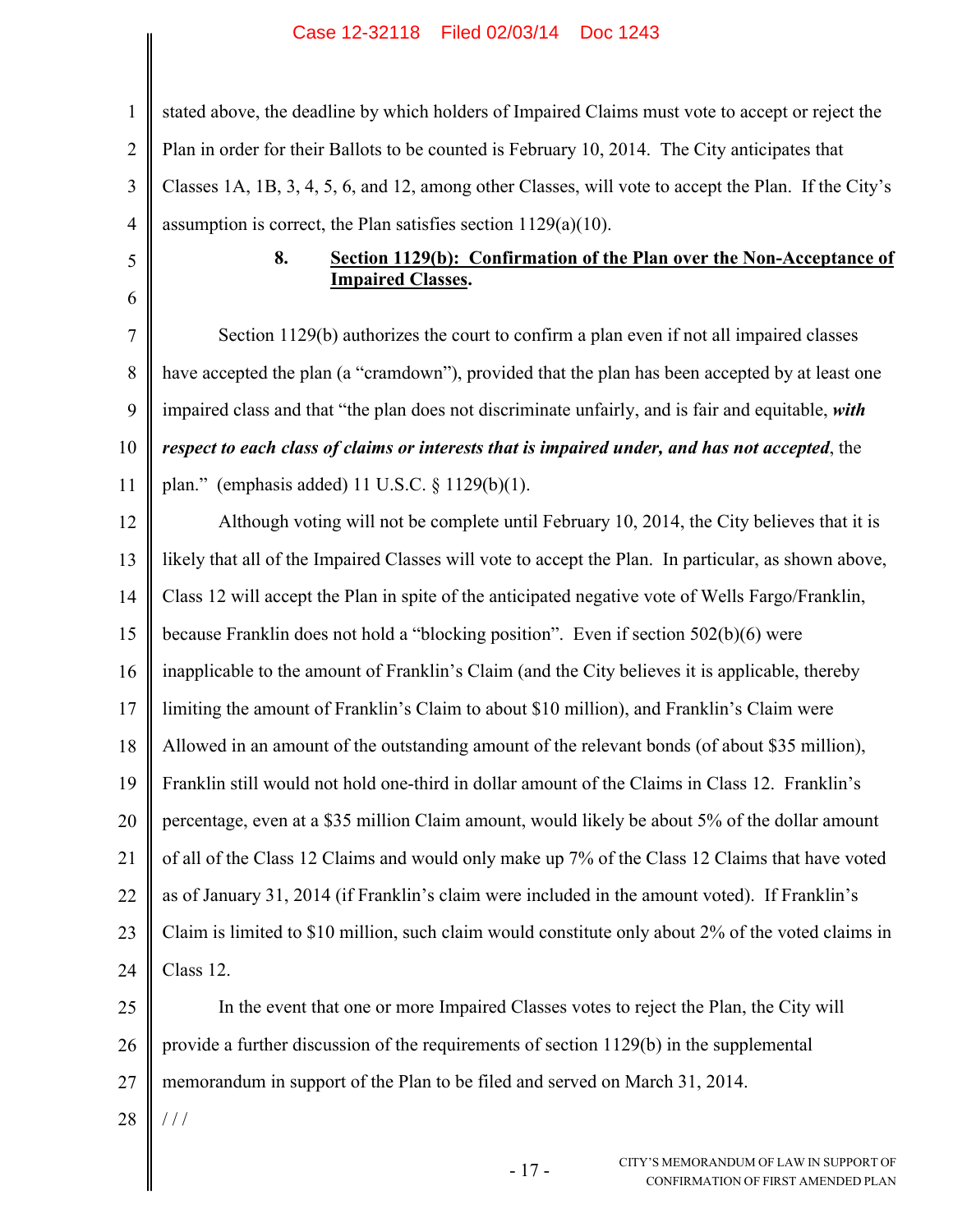1 2 3 4 5 6 7 8 9 10 **B. The Plan Complies with the Provisions of Chapter 9 (Section 943(b)(2)).** Section 943(b)(2) requires that a plan of adjustment "compl[y] with the provisions of this chapter." Aside from the provisions of chapter 11 that are incorporated into chapter 9 through section 943(b)(1), the satisfaction of which is discussed in Section IV.A. of this Memorandum, chapter 9 has two provisions that address the Plan of adjustment. *See Collier* ¶ 943.03[2]. Specifically, section 941 requires that the debtor file a plan, and section 942 provides that "[t]he debtor may modify the plan at any time before confirmation, but may not modify the plan so that the plan as modified fails to meet the requirements of . . . chapter [9]." 11 U.S.C. §§ 941, 942; *In re Connector 2000 Ass'n*, 447 B.R. at 764. Having been proposed by the City, the Plan satisfies section 941. Likewise, the Plan

11 12 13 14 15 16 17 18 19 20 meets the requirements of section 942. The City filed the initial version of its plan of adjustment on October 10, 2013. Dkt. No. 1133. The City then filed the Plan on November 15, 2013. Dkt. No. 1204. In addition, as noted above, the City timely filed the Plan Supplement on January 27, 2014. Dkt. No. 1236. The Plan Supplement contained the Assured Guaranty Settlement Documents, the NPFG Arena Settlement Documents, and the NPFG Parking Settlement Documents. A supplement to the Plan Supplement to be filed prior to February 10, 2014, will contain updated versions of such Plan Documents as well as the Price Settlement Documents and any other agreement or instrument contemplated by, or to be entered into pursuant to, the Plan. As required by section 942, the City will not modify the Plan so that the Plan as modified fails to meet the requirements of chapter 9.

- **C. All Amounts to Be Paid by the City or by Any Person for Services or Expenses in the Case Have Been Fully Disclosed and Are Reasonable (Section 943(b)(3)).**
- 23

21

22

24 25 26 27 28 "The court shall confirm the plan if . . . all amounts *to be paid* by the debtor or by any person for services or expenses in the case or incident to the plan have been fully disclosed and are reasonable." 11 U.S.C. § 943(b)(3) (emphasis added). While this section requires the disclosure of the payment of the City's expenses, "it does not authorize the allowance of, or require payment of, compensation for services provided to, or reimbursement of expenses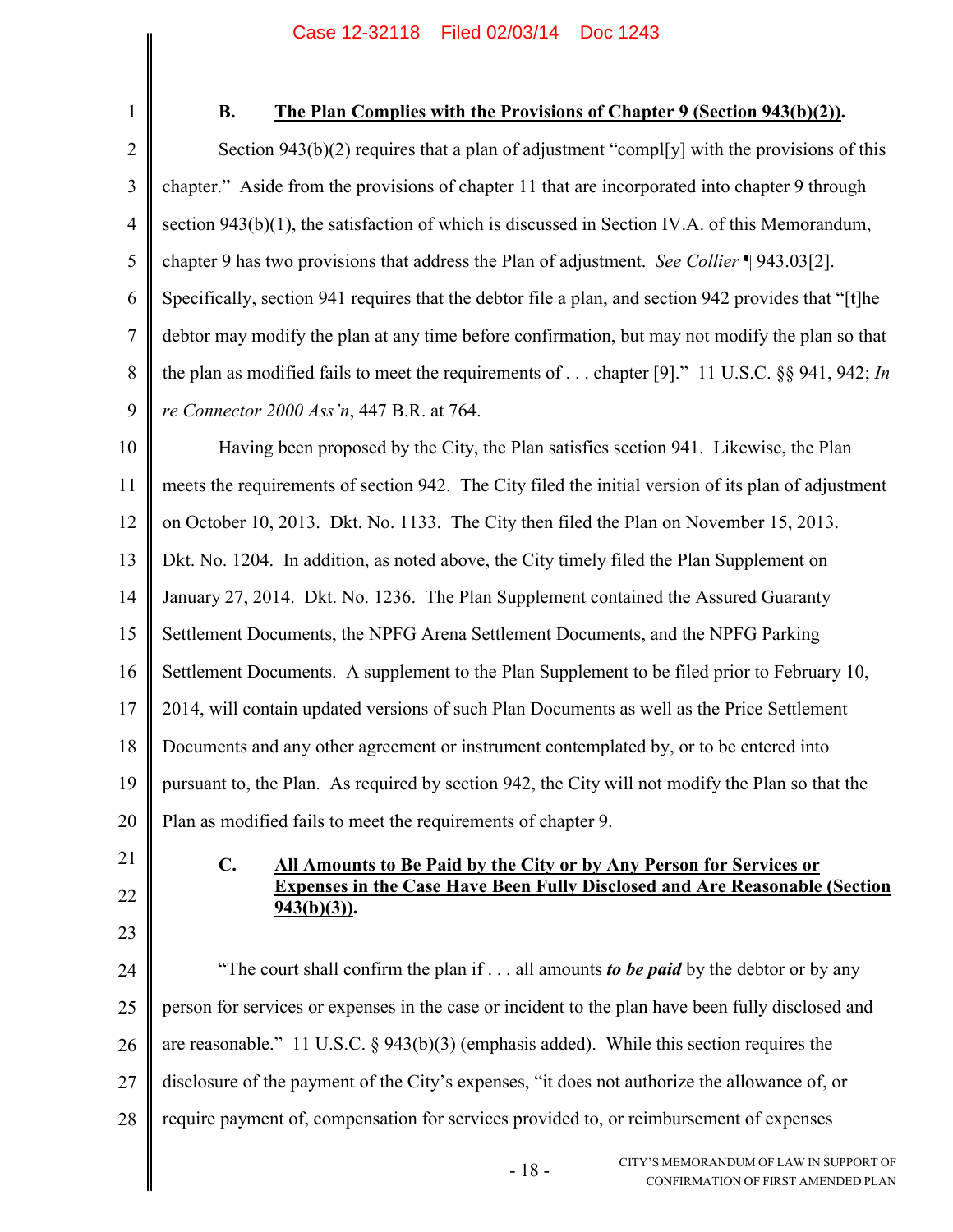2 3 4 5 incurred by, the debtor. The debtor's obligation to pay for services rendered and expenses incurred is governed by non-bankruptcy law." *See Collier* ¶ 943.03[3]. As with its vendors, the City has been paying its professionals on a current basis and does not expect that there will be any future payments that fall within the ambit of section 943(b)(3). Accordingly, the City has satisfied the requirements of this section.

6 7

1

### **D. The City Is Not Prohibited by Law from Taking Any Action Necessary to Carry Out the Plan (Section 943(b)(4)).**

8 9 10 11 12 13 14 15 16 Section 943(b)(4) prevents confirmation of a plan of adjustment that requires the debtor to take any action prohibited by law. This section is intended to prevent chapter 9 debtors from using the bankruptcy court for the purpose of circumventing compliance with state law after confirmation. *See In re Sanitary & Improv. Dist. No. 7*, 98 B.R. 970 (Bankr. D. Neb. 1989); *Collier* ¶ 943.03<sup>[4]</sup>. The City intends to comply with all laws, regulations, and ordinances following confirmation, and nothing in the Plan proposes an action in violation of existing applicable laws. For example, by including Class 10 in the Plan, the City made it very clear that funds restricted to certain uses by applicable non-bankruptcy law would not and cannot be used to pay General Fund obligations.

17

### **E. The Plan Provides for Payment of Administrative Claims (Section 943(b)(5)).**

18 19 20 21 22 23 24 25 26 27 28 Section 943(b)(5) provides that a plan cannot be confirmed unless it provides for the payment in full of all claims entitled to administrative priority. "Administrative expenses" under section 503(b) has a meaning in a chapter 9 case that is different from that in a case under chapter 11. Section 503(b)(1)(A) provides administrative priority for "the actual, necessary costs and expenses of preserving the estate." 11 U.S.C.  $\S$  503(b)(1)(A). In a chapter 11 case, such claims include postpetition operating expenses as well as other postpetition obligations of the debtor necessary to preserve the estate. But there is no estate in a chapter 9 case. *See In re City of Vallejo*, 403 B.R. 72, 78 n.2 (Bankr. E.D. Cal. 2009); *accord Diamond Z Trailer, Inc. v. JZ L.L.C. (In re JZ L.L.C.)*, 371 B.R. 412, 419 n.4 (B.A.P. 9th Cir. 2007). There can be no "necessary costs of preserving the estate" in a case where no estate exists. *In re New York City*   $1/1$ 

- 19 -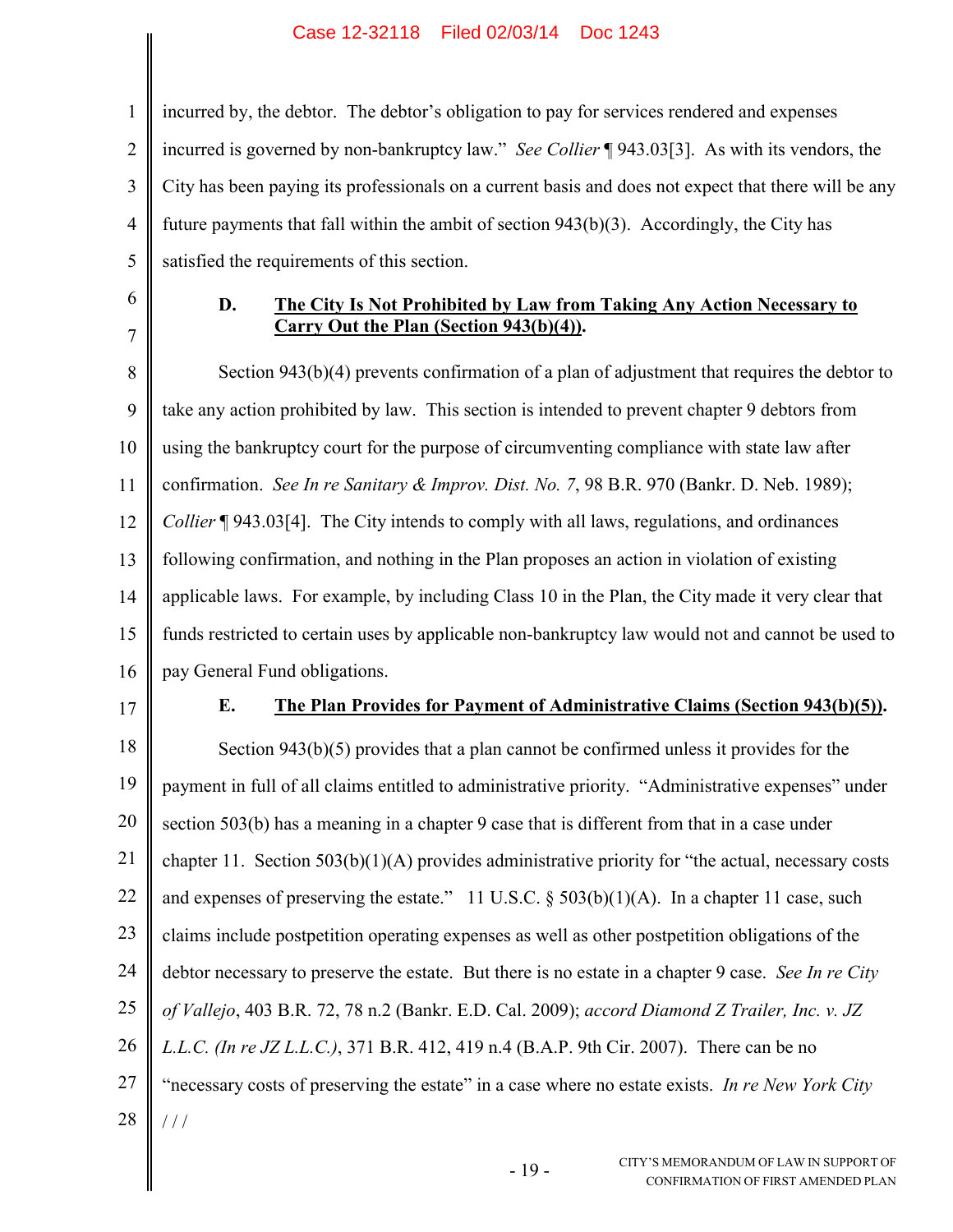- 1 *Off-Track Betting Corp.*, 434 B.R. 131, 142 (Bankr. S.D.N.Y. 2010) ("*OTB*"); *In re Texas*
- 2 *Wyoming Drilling, Inc.*, 486 B.R. 746, 759 (Bankr. N.D. Tex. 2013).

3 4 5 6 7 8 9 In *OTB*, the court considered the motions filed by several New York racetracks to compel the debtor to pay certain statutorily-mandated fees that had accrued postpetition. The court rejected the argument that such payments were entitled to administrative priority under section 503(b)(1)(A): "Because a chapter 9 debtor's property remains its own and does not inure into a bankruptcy estate as provided by section 541 of the Bankruptcy Code, there can be no administrative expenses for 'the actual and necessary costs of preserving the estate' as contemplated by section  $503(b)(1)(A)$  of the Bankruptcy Code." 434 B.R. at 142.

10 11 This conclusion is consistent with, and indeed mandated by, section 904. As this Court has stated, section 904 prevents bankruptcy courts from exercising jurisdiction over a

12 municipality's use of its revenues, absent the municipality's consent. *See Ass'n of Retired* 

13 *Employees of the City of Stockton v. City of Stockton (In re City of Stockton)*, 478 B.R. 8, 13

14 (Bankr. E.D. Cal. 2012) (§ 904 "bars the court, without the municipality's consent, from

15 interfering with its political or governmental powers, property or revenues, and use or enjoyment

16 of income-producing property); *In re Valley Health Sys.*, 429 B.R. 692, 714 (Bankr. C.D. Cal.

17 2010) ("By virtue of § 904, a debtor in chapter 9 retains title to, possession of, and complete

18 19 control over its property and its operations, and is not restricted in its ability to sell, use, or lease its property.").

20 21 22 Accordingly, no Claim is entitled to administrative expense priority under section 503(b)(1)(A) in this case. Further, to the best of its knowledge, the City is currently paying all of its postpetition debts.

23 24

### **F. The City Has Obtained Any Regulatory or Electoral Approval Necessary Under Applicable Non-Bankruptcy Law (Section 943(b)(6)).**

25 26 27 28 Section 943(b)(6) requires that "any regulatory or electoral approval necessary under applicable non-bankruptcy law in order to carry out any provision of the plan has been obtained, or such provision is expressly conditioned on such approval." Accordingly, "where a plan proposes action that is not authorized by state law, or without satisfying state law requirements,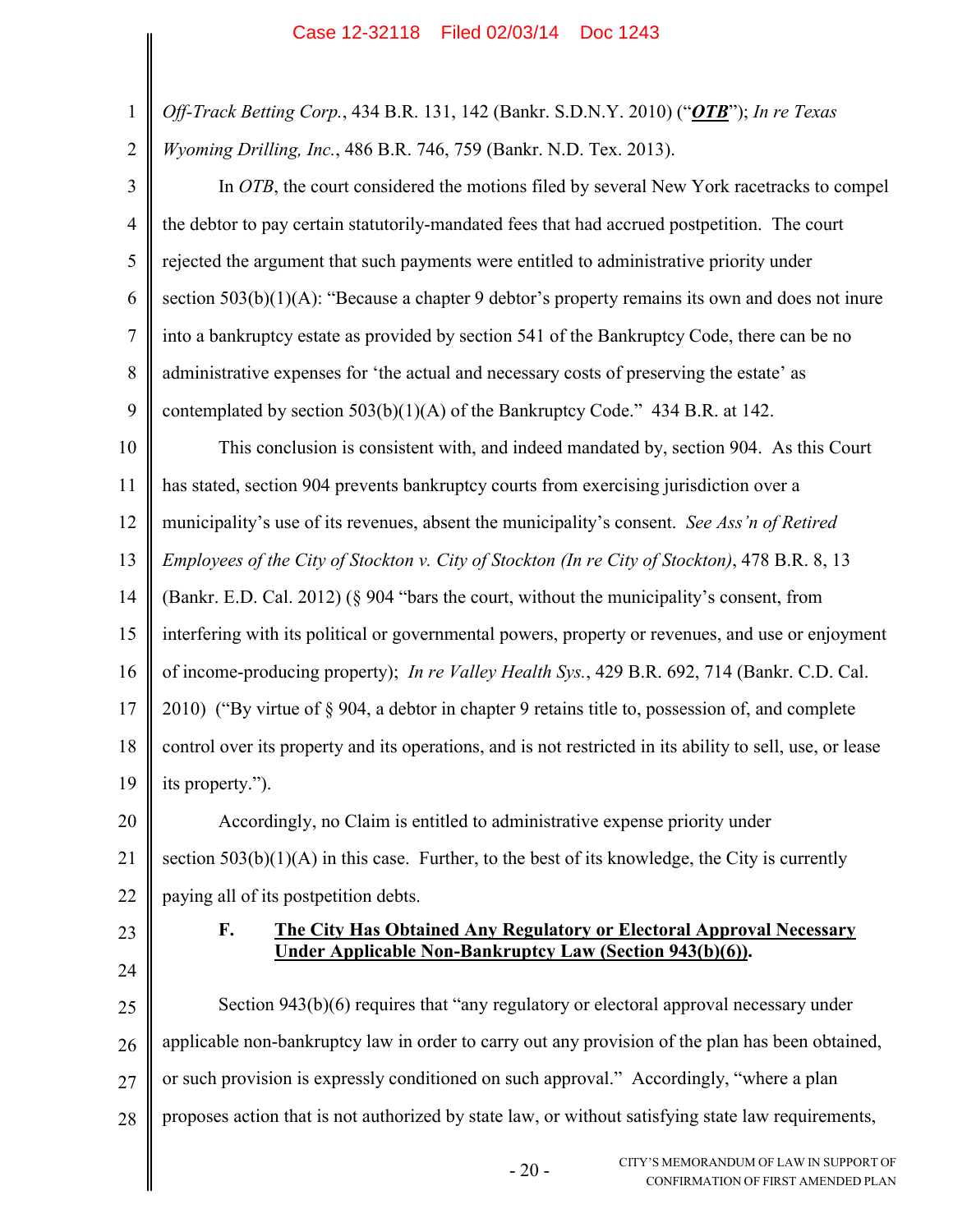2 3 4 the plan cannot be confirmed." *See In re City of Colo. Springs Spring Creek Gen. Improv. Dist.*, 177 B.R. 684, 694-96 (Bankr. D. Colo. 1995) (denying confirmation of a prepackaged chapter 9 plan where the bond restructuring proposed under the plan was required to be approved through an election, and no election had been held and plan was not conditioned on such approval).

5 6 7 8 The Plan expressly provides that a condition precedent to the Effective Date is that "[t]he City shall have received any and all authorizations, consents, regulatory approvals, rulings, noaction letters, opinions, and documents that are necessary to implement the Plan and that are required by law, regulation, or order." Plan § XIII.B.3.

9 10 11 12 13 14 15 16 The City needed and obtained voter approval of Measure A, which raised the sales tax to help provide new revenue necessary to fully implement the Plan. Through City staff, the City Council has supervised the City's negotiations with various creditors and the preparation of the agreements documented in the Plan. On October 3, 2013, the City Council approved the plan of adjustment and the disclosure statement that were filed on October 10. On November 5, the people of Stockton passed Measure A as well as Measure B. Subsequently, the City filed the Plan on November 15 and the Disclosure Statement on November 21, both of which reflect the passage of Measure A and Measure B.

17 18 19 20 In addition, the NPFG Settlement is contingent on the City's obtaining the required approval of the State of California Department of Finance of the restructuring of the Arena Pledge Agreement. The City anticipates receiving such approval prior to the Effective Date. Thus, the City has satisfied the requirements of section 943(b)(6).

21 22

1

### **G. The Plan Is in the Best Interests of Creditors and Is Feasible (Section 943(b)(7)).**

23 24 25 26 27 28 Section 943(b)(7) requires that the court find that "the plan is in the best interests of creditors and is feasible." 11 U.S.C. § 943(b)(7). As described below, the City believes that the Plan is in the best interest of creditors because the City has made a reasonable effort to propose a Plan that is a better alternative to such creditors than dismissal of the case. Further, the City believes that the Plan is feasible because its long-range financial plan demonstrates its ability to make the payments required under the Plan and still maintain necessary municipal services.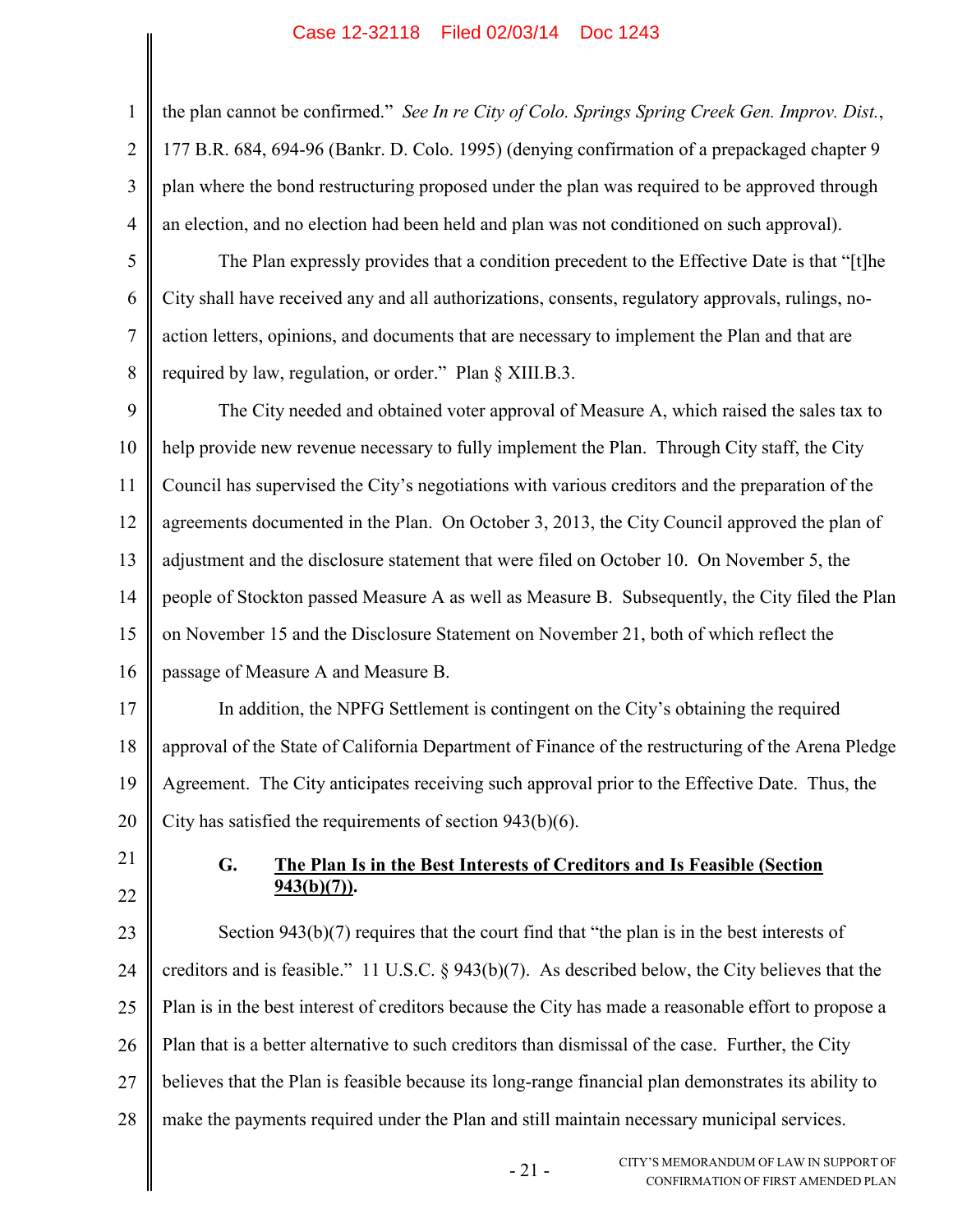2

3

5

6

7

8

9

10

## **1. The Plan Is in the Best Interests of the City's Creditors.**

4 In chapter 9, a plan is in the best interests of creditors when the plan is better than any of the alternatives available to creditors. *See Collier* ¶ 943.03[7][a]. This standard is not difficult to satisfy:

The "best interest" requirement of  $\S 943(b)(7)$  is generally regarded as requiring that a proposed plan provide a better alternative for creditors than what they already have. This is often easy to establish. Since creditors cannot propose a plan; cannot convert to Chapter 7; cannot have a trustee appointed; and cannot force sale of municipal assets under state law, their only alternative to a debtor's plan is dismissal. Outside of bankruptcy, general unsecured creditors often have little possibility of being repaid, especially where the municipality's debt burden is too high to be retired by taxes. Therefore, any possibility of payment under a Chapter 9 plan is often perceived by creditors as a better alternative.

11 12 13 14 15 16 17 18 19 *In re Mount Carbon Metro. Dist.*, 242 B.R. 18, 37-38 (Bankr. D. Colo. 1999) (setting forth the "best interests" standard in a case in which the parties agreed that the plan satisfied the standard but in which the court ultimately denied confirmation because the plan was neither proposed in good faith nor feasible). Further, while a plan that makes little or no effort to repay creditors is not in their best interests, the plan need not be the best possible scenario that the municipality could have negotiated. *See Collier* ¶ 943.03[7][a]. Instead, "[t]he courts must find a middle ground between those extremes, and must apply the test to require a reasonable effort by the municipal debtor that is a better alternative to its creditors than dismissal of the case." *Id.* The City firmly believes that this Plan is in the best interests of its creditors.

20 21 22 23 24 25 26 27 28 Dismissal of the Chapter 9 Case is not in the best interests of the City's creditors. The result would be chaos because these creditors, of which there are hundreds, including the approximately 1,100 holders of Retiree Health Benefit Claims, would be required to fend for themselves in a mad scramble to litigate their claims in state court. As the Supreme Court held in the post-Depression case *Faitoute Iron & Steel Co. v. City of Asbury Park*, this "policy of every man for himself is destructive of the potential resources upon which rests the taxing power which in actual fact constitutes the security for unsecured obligations outstanding to a city." 316 U.S. 502, 510 (1942). In fact, it is a hollow remedy: "The experience of the two modern periods of municipal defaults, after the depressions of '73 and '93, shows that the right to enforce claims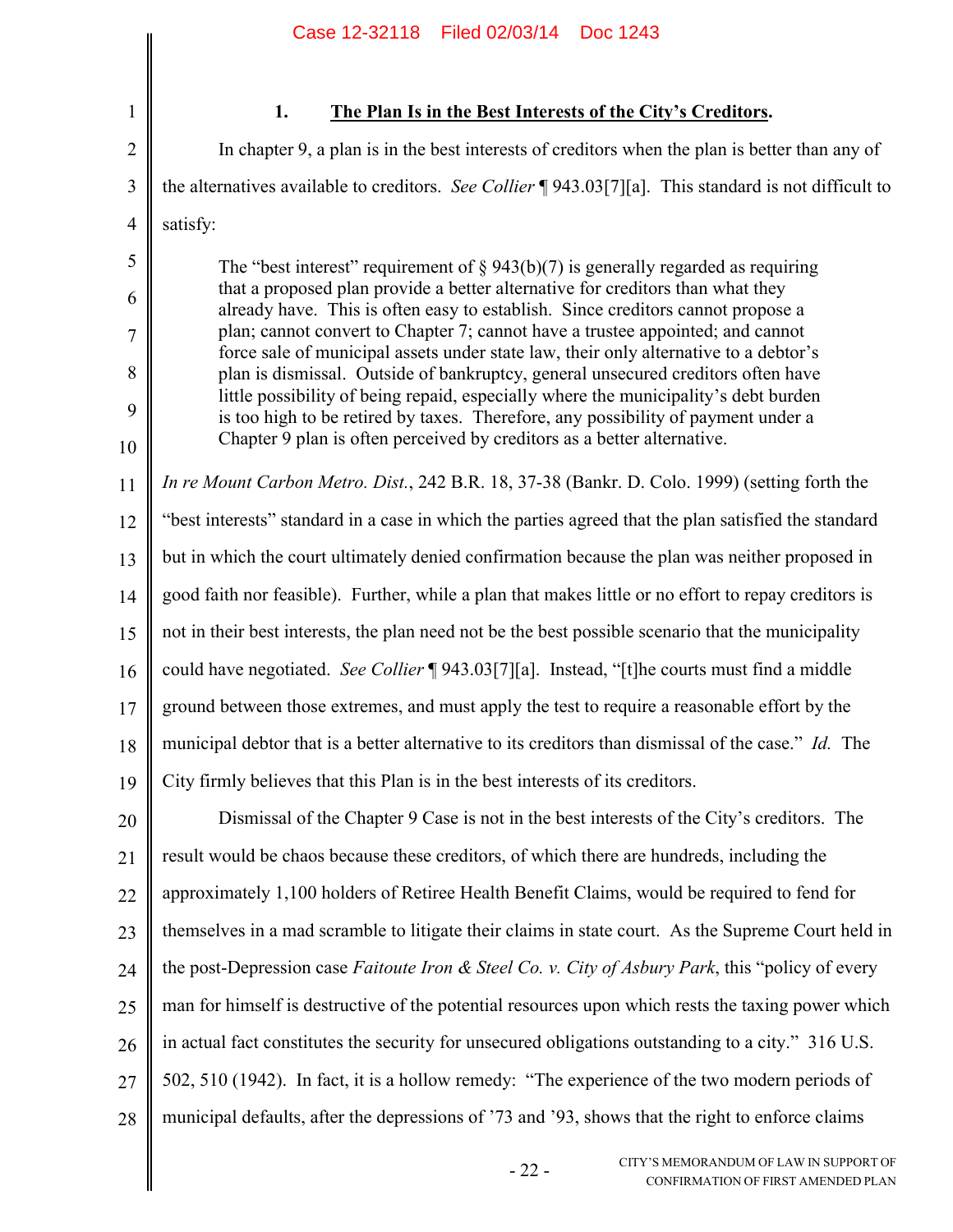against the city through mandamus is the empty right to litigate." *Id.* at 509-10.

2 3 4 5 6 7 8 9 10 11 12 13 If the Court does not dismiss the Chapter 9 Case but also does not confirm the Plan, the Court could conceivably permit the City to propose a new plan—ostensibly one that provides greater recoveries to certain creditors. But having already considered alternatives to the Plan it has developed, negotiated, mediated, and proposed to the Court, any such alternatives would not be in the best interests of creditors. The City developed the Plan in collaboration with all of its creditors, and was able to reach agreement with all except Franklin, which has decided to litigate instead of settle. Any alternative plan that would alter the present treatment of creditors in the Plan, including the many creditors whose Claims have been resolved through the mediation of Judge Perris, would undo the monumental work that already has been done, likely would face fierce objections, and possibly would put the Chapter 9 Case squarely on the fatal road to dismissal—which, as stated above, would be disastrous for creditors as well as for City residents, employees, and retirees.

14 15 16 17 18 19 20 21 22 23 24 By contrast, in this Plan, the City makes a reasonable effort to repay its creditors fairly while retaining adequate revenues to provide the municipal services that its residents require. The City has dramatically reduced expenses by eliminating staff positions, slashing pay and benefits to the employees who remain, and taking other cost-cutting measures. Disclosure Statement at 23. In fact, from fiscal year 2008-09 through 2011-12, the City cut approximately \$90 million in General Fund expenses. *Id.* The City has also worked diligently to increase revenues, including the passage of Measure A.<sup>7</sup> In addition, it has reached consensual agreements with *all* of its major creditors (including its nine labor unions and the Retirees Committee, on behalf of the approximately 1,100 holders of Retiree Health Benefit Claims that it represents), except for Franklin, on the treatment of their Claims. Further, the voters of Stockton have expressed their support of the Plan by approving both Measure A and Measure B.

25

/ / /

 $\overline{a}$ 

1

<sup>27</sup> 28 <sup>7</sup> Revenues from sales tax, projected to comprise 24.6% of the total General Fund revenue for fiscal year 2013-14, are the City's second largest source of revenue. Disclosure Statement, Exh. B at 5. As stated above, Measure A is projected to raise approximately \$28 million annually. *Id.* at 21. Under the California Constitution, the maximum amount of real property taxes, which comprise the largest source of the City's General Fund revenue, "shall not exceed One percent  $(1\%)$  of the full cash value of such property." Cal. Const. art. 13A, § 1(a).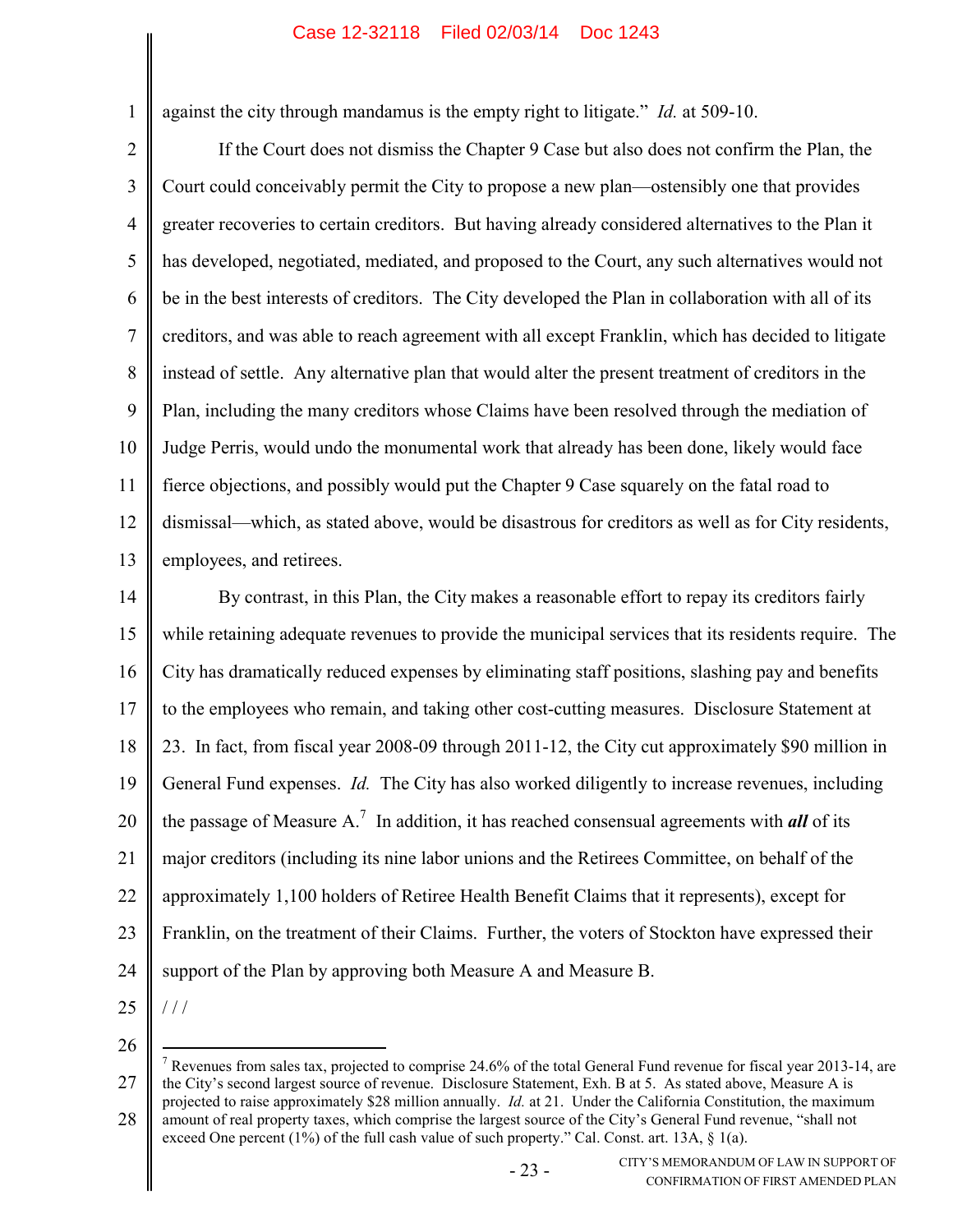1 2 3 4 5 6 7 These facts demonstrate that the City has made a reasonable effort to propose a plan that is a better alternative to its creditors than dismissal of the Chapter 9 Case. This Plan provides creditors with the greatest and earliest possible recoveries while preserving necessary City services and operations—and in the case of the additional police protection that the voters recommended in approving Measure B, enhancing these services to make the City a safer and more desirable place to live. This outcome can only have a positive impact on the City's future tax and other revenues, which in turn makes the recoveries of its creditors that much more certain.

8

### **2. The Plan Is Feasible.**

9 10 11 12 Although worded differently since a municipality case cannot be converted to one under chapter 7, the chapter 9 feasibility standard is similar to the standard in a chapter 11 case. The plan should demonstrate the debtor's ability to make the payments required under the Plan and to maintain post-confirmation operations, as necessary. *See Collier* ¶ 943.03[7][b].

13 14 15 16 17 18 19 20 21 Here, the Long-Range Financial Plan of the City of Stockton, attached as Exhibit B to the Disclosure Statement, and the mediated agreements between the City and its creditors represent just the sort of balance that Congress intended the feasibility test to achieve. In preparing this financial plan, the City carefully considered as many contingencies as possible in order to develop the most realistic revenue and expense projections it could. That said, the City recognizes that its financial plans and budgets, however sound, will need to be amended if economic and financial circumstances change. *See* Disclosure Statement, Exh. B at 1-3. Where necessary, the City retained outside professionals with relevant expertise and experience and incorporated their input into the financial plan.

22 23 24 25 26 27 28 The financial plan set forth in Exhibit B is the same as the adopted 2013-14 General Fund budget, with three adjustments: an increase of \$429,000 in the General Fund's share of baseline pension obligation bond costs, the receipt of an estimated \$3,000,000 in one-time property tax administration fee refunds from San Joaquin County, and the enactment of Measure A which adds \$6,804,000 for one-quarter of the fiscal year (Measure B provides that 65% of the proceeds from Measure B be used to pay for law enforcement and crime prevention services in the City such as those described in the City's Marshall Plan). The latter two items were not previously budgeted.

- 24 -